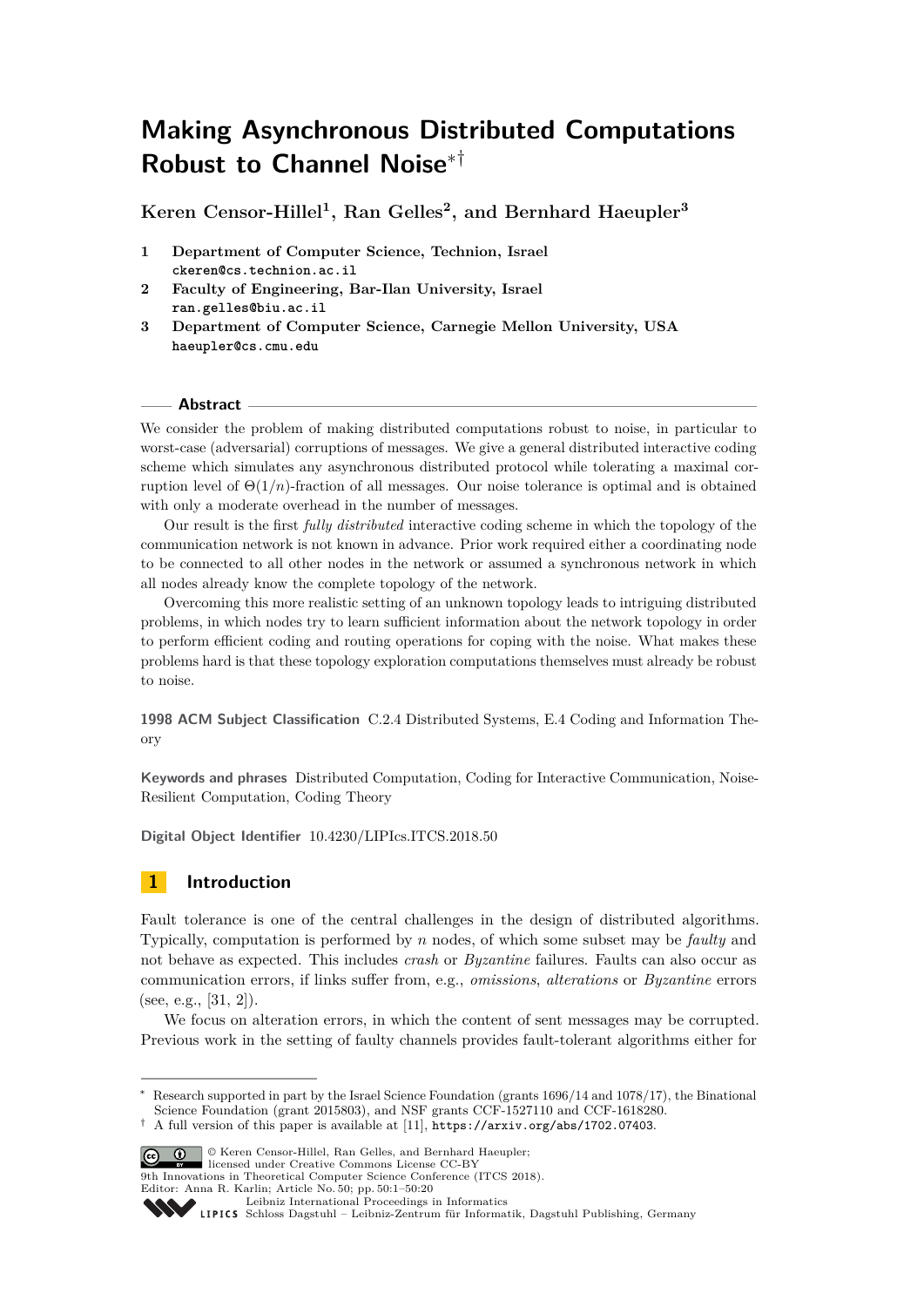## **50:2 Making Asynchronous Distributed Computations Robust to Channel Noise**

specific tasks such as the leader election or the consensus problem (e.g., [\[36,](#page-19-2) [39,](#page-19-3) [24,](#page-18-0) [40\]](#page-19-4)), or for a specific class of topologies (e.g., [\[32\]](#page-19-5)).

In this paper, we provide a general technique that takes as an input an asynchronous distributed protocol over an arbitrary topology and outputs a simulation of this protocol that is resilient to noise. Specifically, we develop several tools whose combination allows us to obtain the first *fully distributed* interactive coding scheme.

**The Challenge.** In order to tolerate channel noise and preserve the correctness of computations, sophisticated coding techniques must be employed. Several works (e.g., [\[35,](#page-19-6) [28,](#page-19-7) [27,](#page-19-8) [1\]](#page-17-2)) provide such coding schemes, however, they all assume that the network's topology is known in advance. We wish to challenge this assumption, and allow truly distributed coding schemes.

Interestingly, once communication is unreliable, even the simplest distributed tasks, such as flooding information over the network or constructing a BFS tree, become tremendously difficult to execute correctly. For instance, the asynchronous distributed Dijkstra or Bellman-Ford algorithms [\[33\]](#page-19-9) miserably fail when messages may be corrupted. To see why, recall that in the Bellman-Ford algorithm, each node sends to all of its neighbors its distance from the root. A node then sets its neighbor that is closest to the root as its parent. However, if messages are incorrect, the distance mechanism may fail and nodes may set their parents in an arbitrary way.

**Our Contribution.** In any attempt to tolerate message corruptions, naturally, some bound on the noise must be given. Indeed, if a majority of the sent messages are corrupted, there is no hope to complete a computation correctly. On the other hand, when the noise falls below a certain threshold, fault tolerant computation can be obtained, for example, by employing various coding techniques.

The field of *coding for interactive communication* (see, e.g., the survey of [\[19\]](#page-18-1)) considers the case where two or more parties carry some computation by sending messages to one another over noisy channels and strives to devise *coding schemes* with good guarantees. A coding scheme is a method that is given as an input a protocol  $\pi$  that assumes reliable channels, and outputs a noise-resilient protocol  $\Pi$  that simulates the communication of  $\pi$ . The two main measures upon which a coding scheme is evaluated are its *noise resilience* – the fraction of noise that the resilient simulation Π can withstand – and its *overhead* – the amount of redundancy Π adds in order to tolerate faults. For networks with *n* nodes, it is easy to show that the maximal adversarial noise fraction that any resilient protocol can cope with is  $\Theta(1/n)$  [\[28\]](#page-19-7). Indeed, if more than  $(1/n)$ -fraction of the messages are corrupted, then the noise can completely corrupt all the communication of the node that sends the least number of messages. The overhead depends on the network topology, communication model, and noise resilience, as we elaborate upon in the Related Work section below.

Our main result, informally stated as follows, is a deterministic coding scheme that fortifies any asynchronous protocol designed for a noise-free setting over any network topology, such that its resilient simulation withstands the maximal  $\Theta(1/n)$ -fraction of noise.

▶ **Theorem 1.** *There exists a deterministic coding scheme that takes as an input any asynchronous distributed protocol π designed for reliable channels, and outputs an asynchronous distributed protocol*  $\Pi$  *that simulates*  $\pi$ *, is resilient to an optimal fraction of*  $\Theta(1/n)$  *of adversarially corrupted messages, and has a multiplicative communication overhead of*  $O(n \log^2 n)$ .

Our coding scheme introduces a multiplicative overhead of  $O(n \log^2 n)$ ; no other results are known for this model. This overhead should be compared with the state of the art coding scheme by Hoza and Schulman [\[27\]](#page-19-8). Their scheme applies to *synchronous* networks where the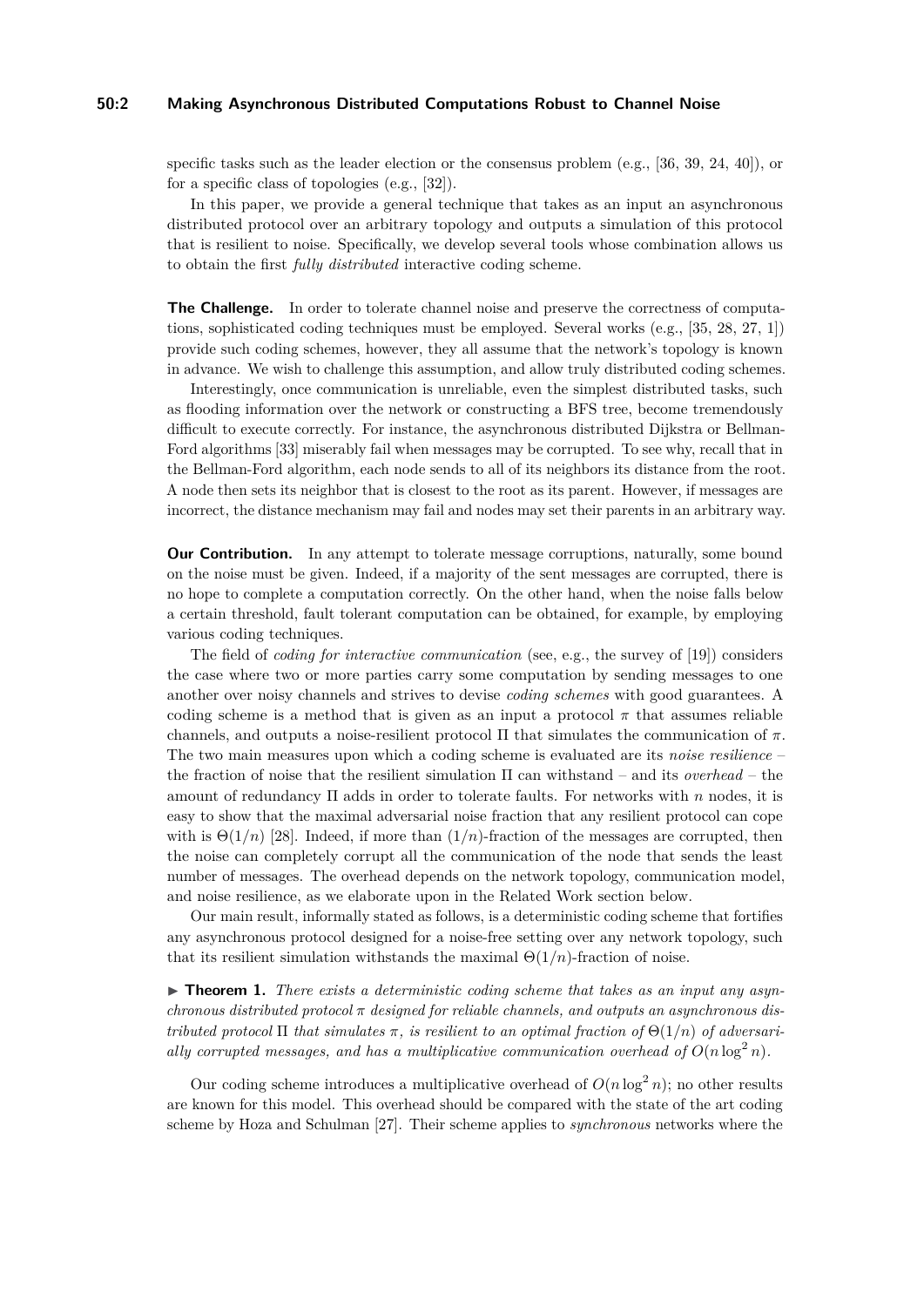#### K. Censor-Hillel, R. Gelles, and B. Haeupler **50:3 50:3**

topology is *known by all the parties* in advance, and achieves an overhead of  $O((|E| \log n)/n)$ . where  $|E|$  is the number of communication links in the network. Setting the optimal coding overhead in the *asynchronous* model over an arbitrary topology (*unknown to the parties*) remains as an open question.

## **1.1 Techniques**

## **1.1.1 A Content-Oblivious BFS Construction**

A key ingredient in our coding scheme is a BFS construction which is *content oblivious*. That is, in our BFS construction, the nodes send messages to each other and *ignore their content*, basing their decisions only on the order of received messages. The challenge is to be able to do this despite asynchrony and despite lack of FIFO assumptions. In a sense, our construction can be seen as a variant of the distributed Dijkstra algorithm, with the property that the nodes send "empty messages" that contain no information (alternatively, the nodes ignore the content of received messages).

Recall that the distributed Dijkstra algorithm, see, e.g., [\[33,](#page-19-9) Chapter 5], is initiated by some node  $r$ ,<sup>[1](#page-2-0)</sup> which governs the BFS construction layer by layer, where the construction of each layer is called a *phase*. The invariant is that after the *p*-th phase, the algorithm has constructed a BFS tree  $T_p$  of depth *p* rooted at *r*, where all nodes in  $T_p$  know their parent and children in  $T_p$ . The base case is  $T_0 = \{r\}$ , and the construction of the first layer is as follows. The node *r* sends an Explore message to all its neighbors, who in turn set *r* as their parent. Each Explore message is replied to with an Ack message. Once *r* receives Ack messages from all of its neighbors, the first phase ends and the construction of the second layer begins. Note that  $T_1$  indeed holds  $r$  and all of its neighbors.

For the *p*-th phase, the root floods a message PHASE through  $T_{p-1}$ . Once a leaf in  $T_{p-1}$ receives a Phase message, it sends Explore to all of its neighbors, who in turn set their parent unless already in  $T_{p-1}$ . Each node that receives an EXPLORE replies with an ACK and an indication of its parent node, so that the exploring node learns which of its neighbors is a child and which is a sibling. Upon receiving an Ack from all of its neighbors, the node sends an Ack to its parent, which propagates it all the way to *r*. Once *r* has received Ack messages from all of its children, the phase is complete.

Our content-oblivious BFS construction imitates the above behavior while using only a *single* type of message, instead of Phase, Explore and Ack messages. Specifically, the construction begins with  $r$  sending a message ( $EXPLORE<sup>2</sup>$  $EXPLORE<sup>2</sup>$  $EXPLORE<sup>2</sup>$ ) to all of its neighbors, who in turn set *r* as their parent and reply with a message (Ack). When *r* receives a message from all of its neighbors, the first phase is complete. Then, *r* begins the second phase by sending another message (Explore/Phase) to all of its neighbors. This message causes a node that has already set its parent to behave like  $r -$  it sends a message to all of its neighbors (Explore) *except for its parent*. After receiving a message (Ack) from all of its neighbors, it sends a message (Ack) to its parent.

One can easily verify that this approach behaves similarly to the Dijkstra algorithm described above, in the sense that every node sets its parent correctly. The only difference is when a node *u* sends an (Explore) message to its sibling *w*. In the Dijkstra algorithm

<span id="page-2-0"></span><sup>&</sup>lt;sup>1</sup> In all the protocols we discuss, the root node does not need to be identified in advance. Rather, the algorithm initiates by waking up an *arbitrary* node who will act as the root. From this point an on, nodes wake up when receiving a message from a neighbor.

<span id="page-2-1"></span><sup>&</sup>lt;sup>2</sup> To ease the readability, we write in parenthesis the functionality of each sent message, but we emphasize that messages in our construction contain no content at all, and the labels of Explore and Ack are given only for the analysis.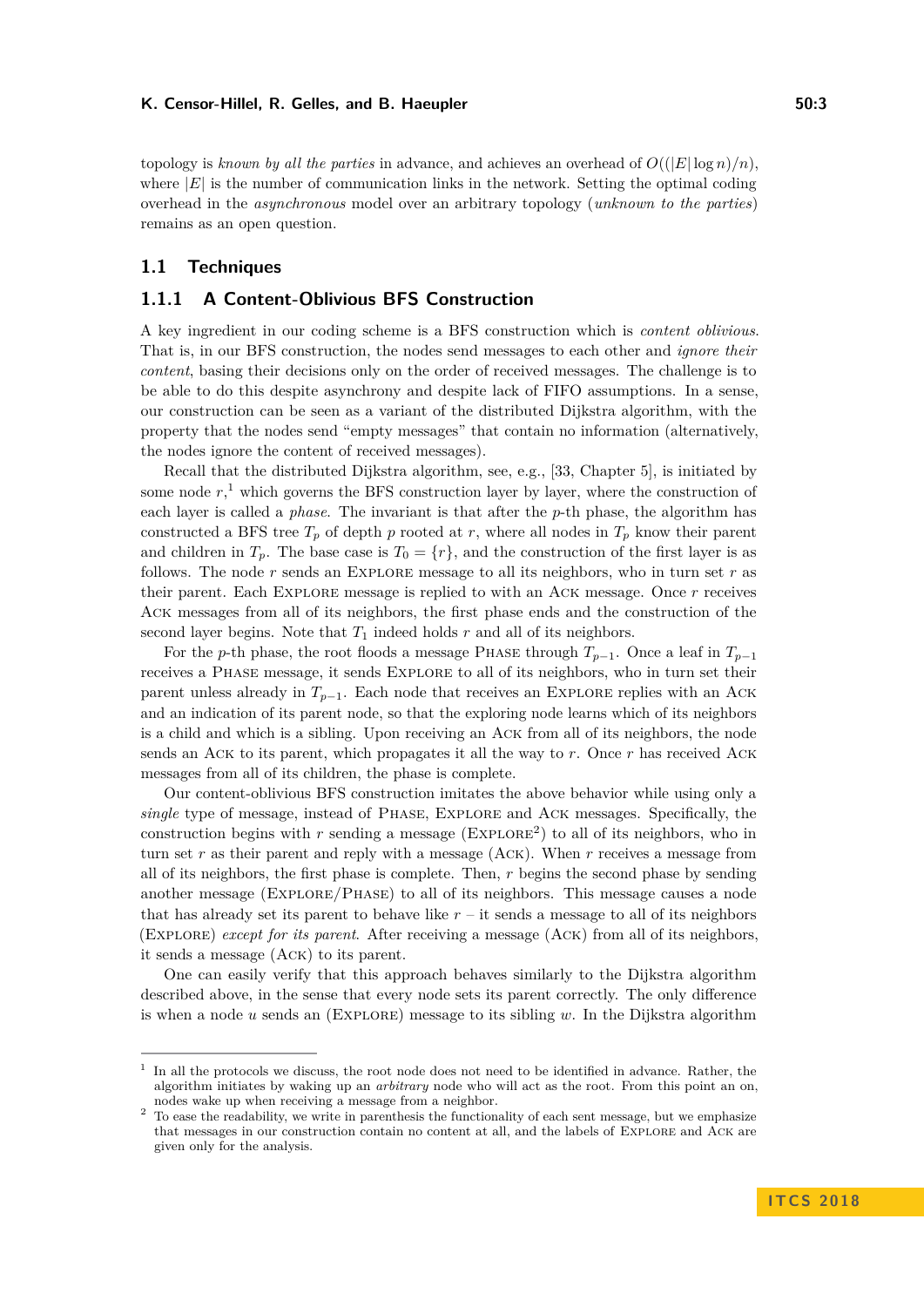#### **50:4 Making Asynchronous Distributed Computations Robust to Channel Noise**

the sibling *w* replies by telling the exploring node *u* that they are siblings (by indicating the parent of *w*, which is not *u*). However, in our case messages contain no content and *u* is unable to distinguish whether *w* is a child or a sibling, since in both cases *w* should reply to the Explore message in the same way.

Our insight is that serializing each phase provides a solution to the above ambiguity. That is, we let *r* send a message (Explore/Phase) to one child at a time, waiting to receive a message (Ack) from that child before sending a message (Explore/Phase) to the next child. This gives that if a node is expecting a message (Explore) from its parent but instead it receives a message (Explore) from a non-parent neighbor, then it knows that this neighbor must be a sibling. Hence, the node can mark all siblings and distinguish them from its children.

The main advantage of not basing our construction on the content of received messages is that the obtained BFS construction is *inherently tolerant against message corruptions*: the noise has no effect on the construction since the content of the communicated messages is already being ignored. Notice that in our construction, the nodes do not learn their distance from *r*, in contrast to what can easily be obtained in the noise-free case. However, this will suffice for our usage of the BFS tree in our coding scheme.

## **1.1.2 Interactive Coding over Sparse Subgraphs**

A crucial framework we rely on in our simulation is a multiparty coding scheme for interactive communication by Hoza and Schulman [\[27\]](#page-19-8), which is in turn based on ideas from [\[35\]](#page-19-6). This coding scheme allows simulating protocols over any graph  $G = (V, E)$  and withstands an  $O(1/|E|)$ -fraction of adversarial message corruption, while incurring a *constant* communication overhead. The caveat of using this scheme for our simulation is that it applies only for *synchronous* protocols that communicate over *G* in a manner which we call *fully-utilized synchronous*: in each round, every node communicates one symbol over to *each* of its neighbors.

In order to obtain our coding scheme for asynchronous protocol with resilience Θ(1*/n*), we first convert the asynchronous input protocol  $\pi$  into a fully-utilized synchronous protocol defined over some subgraph  $G' = (V, E')$  of *G* with  $|E'| = \Theta(n)$ . To this end, we use the BFS tree constructed by our content-oblivious method described above. Once we obtain a BFS tree  $\mathcal{T}$ , we simulate each message communicated by  $\pi$  via *n* fully-utilized synchronous rounds over the tree T. During each of such *n* rounds, a message of  $\pi$  is flooded throughout T until it reaches all the nodes and, in particular, its destination node. Note that in every round, all nodes send messages over all the edges of  $\mathcal T$ . This implies a communication overhead of  $O(n^2 \log n)$ : we have *n* rounds with  $O(n)$  messages per round. The log *n* term stems from adding the identity of the source node and the destination node to each flooded message.<sup>[3](#page-3-0)</sup>

Using the Hoza and Schulman [\[27\]](#page-19-8) coding scheme taking as an input the fully-utilized synchronous protocol defined over the topology  $\mathcal T$  gives a resilient simulation of  $\pi$  which withstands a maximal  $\Theta(1/n)$ -fraction of corrupted messages. Alas, it is a synchronous simulation, while our environment is asynchronous. Hence, to complete our simulation, we need to use a *synchronizer* [\[3\]](#page-17-3).

# **1.1.3 A Root-Triggered Synchronizer**

In the original error-free setting, if the input protocol to a synchronizer is guaranteed to be fully-utilized then synchronization is trivial. Each node simply attaches a round number to each of its outgoing messages and produces the outgoing messages for round  $i + 1$  only after

<span id="page-3-0"></span><sup>&</sup>lt;sup>3</sup> Throughout this work, all logarithms are taken to base 2.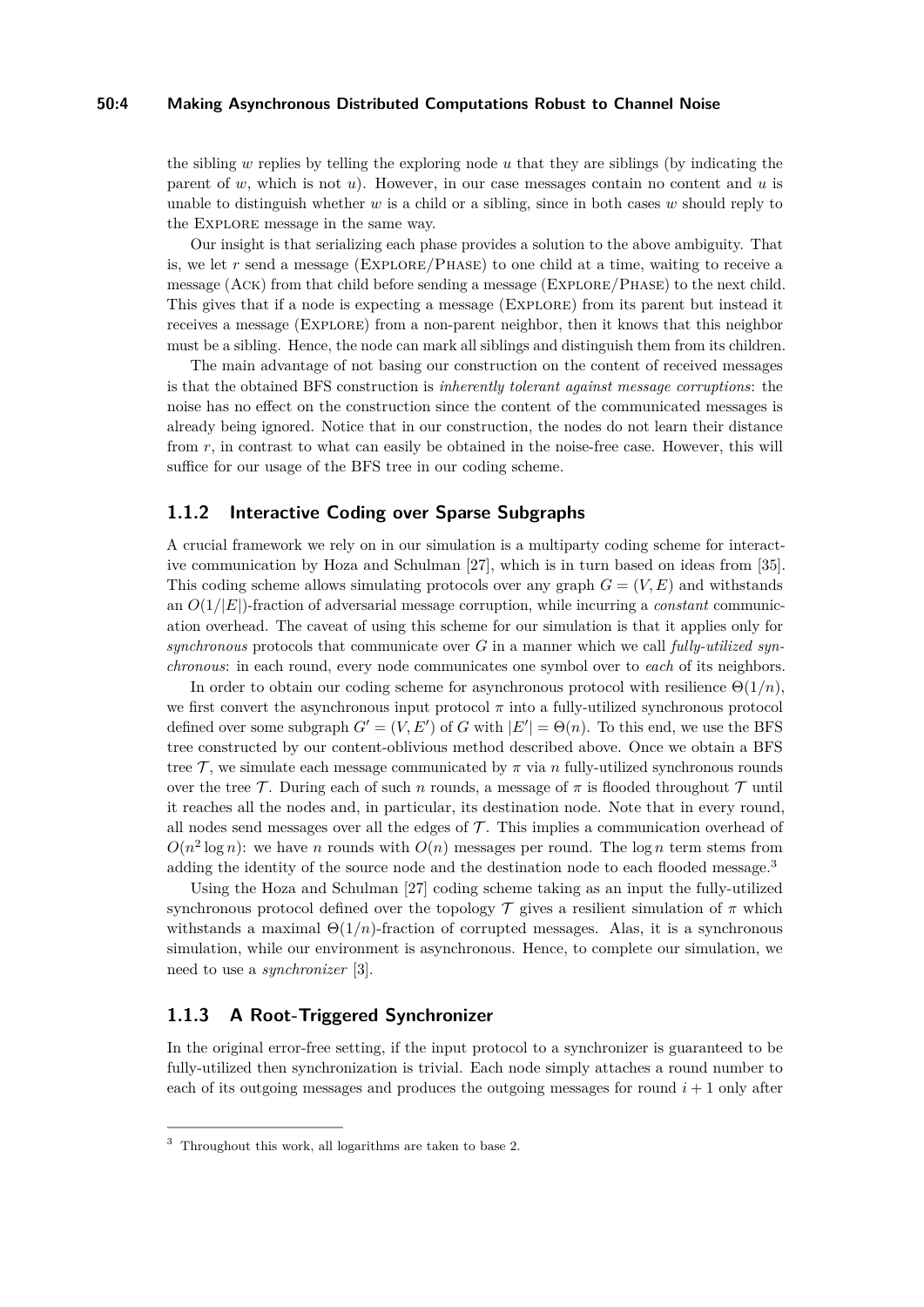#### K. Censor-Hillel, R. Gelles, and B. Haeupler **50:5** and  $\overline{50:5}$

receiving messages for round *i* from all of its neighbors. The key difficulty is then for non-fully utilized synchronous input algorithms, in which a node cannot simply wait to receive a message for round *i* from all of its neighbors, as it may be the case that some of these do not exist.

In our setting, we guarantee that we produce a fully-utilized synchronous algorithm as an input to our synchronizer. However, we do not assume FIFO channels, which means that we cannot rely on the naive synchronizer, despite the promise of a fully-utilized synchronous protocol for an input. Thus, we need a different solution for synchronizing the messages, and our approach is based on having a single node responsible for triggering messages of each round only after the previous round has been simulated by all nodes. To this end, our synchronizer bears similarity to the classic tree-based synchronizer of Awerbuch [\[3\]](#page-17-3), with the difference that it does not incur any message overhead because it is given a fully-utilized synchronous input.

## **1.1.4 A Spanner-Based Coding Scheme**

Finally, we show how to further improve the communication overhead of our coding technique. Routing each message over a tree  $\mathcal T$  requires *n* rounds in the worst case for a message to reach its destination. A more efficient solution would be to route each message through a spanning subgraph  $S = (V, E_S)$  of *G* in which the distance over *S* of every  $(u, v) \in E$ is not too large. On the other hand, the Hoza-Schulman coding scheme on *S* has a noise resilience of  $\Theta(1/|E_S|)$ , and hence we require  $|E_S|$  to be  $O(n)$  in order to maintain an optimal resilience level of  $\Theta(1/n)$ . Luckily, for every *G* there exist sparse spanning subgraphs in which  $|E_S| = O(n)$  while every two neighbors in *G* are at distance at most  $O(\log n)$  in *S*; such subgraphs are known as *O*(log *n*)-spanners [\[33,](#page-19-9) [34\]](#page-19-10).

Flooding a message of  $\pi$  from  $u$  to  $v$  can be done within  $O(\log n)$  rounds, in each of which  $O(|E_S|) = O(n)$  messages are sent by a fully-utilized synchronous simulation of  $\pi$ , leading to our claimed communication overhead of  $O(n \log^2 n)$ . Here again, the extra  $\log n$  term stems from adding identifiers to each flooded message.

However, flooding information over a spanner introduces several other difficulties. For instance, in contrast to the case of a tree, it is not guaranteed anymore that each message arrives only once to its destination – indeed, multiple paths may exist between any two nodes. Furthermore, when multiple nodes send messages, the congestion may cause superpolynomial delays if a simple flooding algorithm is used. Then, due to having multiple paths with arbitrary delays, messages may arrive to their destination out of order. Since the delay is super-polynomial in the worst case, adding a counter to each message increases the overhead by  $\omega(\log n)$  and damages the global overhead.

Instead, we provide a contention-resolution flavored technique, which consists of prioritybased windows for delivering the messages. In more detail, a message flooding starts only at the beginning of an  $O(\log n)$ -round window. Multiple messages that are sent during the same window may be dropped during their flooding, yet the source always learns when its message is dropped, so it can retransmit the message in the next window. A similar approach is well-known for constructing a BFS tree when no specific root is given, but our extension of this technique is more involved, since dropped messages *must be resent*.

It remains to explain how to construct the *O*(log *n*)-spanner over the noisy network to begin with. For this, we use our previously described tree-based coding scheme to simulate a distributed spanner construction, e.g., the (noiseless) construction of Derbel, Mosbah, and Zemmari [\[13\]](#page-18-2). While coding this part incurs a large overhead of  $O(n^2 \log n)$ , this overhead applies only to the part of constructing the spanner, and the global overhead of our coding scheme is dominated by the overhead of coding the input protocol over the spanner.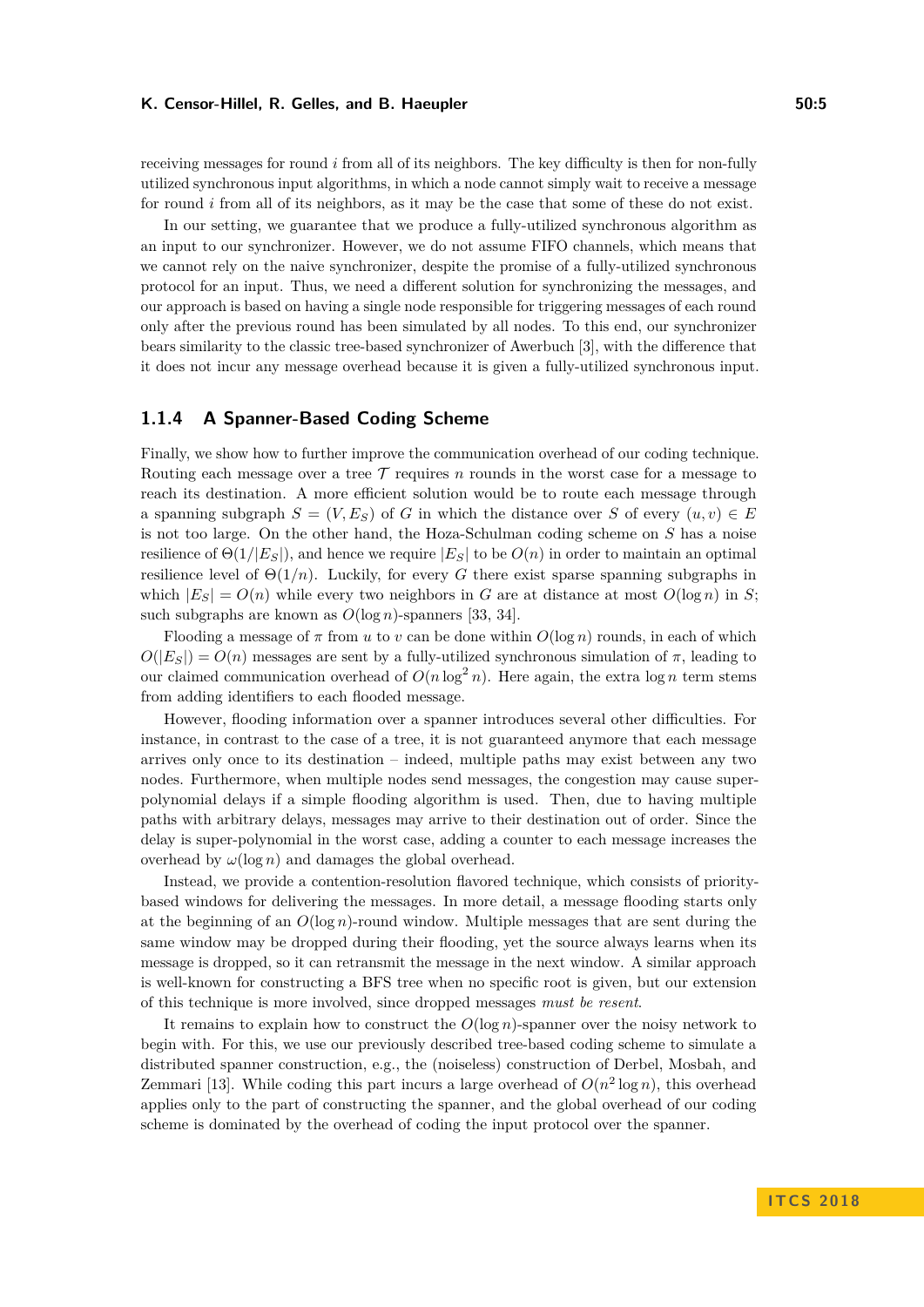#### **50:6 Making Asynchronous Distributed Computations Robust to Channel Noise**

## **1.2 Related Work**

Performing computations over noisy channels is the heart of *coding for interactive communication*, initiated by Schulman [\[37,](#page-19-11) [38\]](#page-19-12). A long line of work considers the 2-party case in various settings and noise models  $[10, 6, 23, 17, 14, 29, 25, 20, 7, 9]$  $[10, 6, 23, 17, 14, 29, 25, 20, 7, 9]$  $[10, 6, 23, 17, 14, 29, 25, 20, 7, 9]$  $[10, 6, 23, 17, 14, 29, 25, 20, 7, 9]$  $[10, 6, 23, 17, 14, 29, 25, 20, 7, 9]$  $[10, 6, 23, 17, 14, 29, 25, 20, 7, 9]$  $[10, 6, 23, 17, 14, 29, 25, 20, 7, 9]$  $[10, 6, 23, 17, 14, 29, 25, 20, 7, 9]$  $[10, 6, 23, 17, 14, 29, 25, 20, 7, 9]$  $[10, 6, 23, 17, 14, 29, 25, 20, 7, 9]$ . See  $[19]$  for a survey.

Interactive coding in the multiparty setting was first considered by Rajagopalan and Schulman [\[35\]](#page-19-6) for the case of stochastic noise. For any topology *G*, they show a coding scheme with an overhead of  $O(\log(d+1))$ , where *d* is the maximal degree of *G*. Gelles et al. [\[22\]](#page-18-8) provide an efficient extension to that scheme. Alon et al. [\[1\]](#page-17-2) show a coding scheme with an overhead of  $O(1)$  for *d*-regular graphs with degree  $d = n^{\Omega(1)}$ . Braverman et al. [\[8\]](#page-17-8) demonstrate a lower bound of Ω(log *n*) on the communication over a star graph. All the above works assume fully-utilized synchronous protocols, in which in every round all nodes communicate on all the channels connected to them. Gelles and Kalai [\[21\]](#page-18-9) show that if nodes are not required to speak at every round, a lower bound of  $\Omega(\log n)$  on the overhead can be proved even for graphs with a small degree, e.g.,  $d = 2$ .

Jain et al. [\[28\]](#page-19-7) show a multiparty coding scheme resilient to an *adversarial* noise fraction of  $\Theta(1/n)$  with constant overhead, assuming a topology that contains a star as a subgraph. Lewko and Vitercik [\[30\]](#page-19-14) improve the communication balance of that scheme. Hoza and Schulman [\[27\]](#page-19-8) consider fully-utilized synchronous protocols on arbitrary graphs and show a coding with resilience  $\Theta(1/|E|)$  and overhead  $O(1)$ . If the topology of *G* is known to all nodes, they can route information through a sparser spanning graph with  $O(n)$  edges. In this case, they show a coding scheme with an optimal resilience level of  $\Theta(1/n)$  and an overhead of  $O((|E|\log n)/n)$ .

Previous work in distributed settings that allow edge failures are typically different from our setting in various aspects. Most notable are synchrony assumptions, complete communication graphs or addressing specific distributed tasks [\[36,](#page-19-2) [39,](#page-19-3) [24,](#page-18-0) [40,](#page-19-4) [12\]](#page-18-10). Assumptions regarding the noise include random link corruptions [\[32,](#page-19-5) [5,](#page-17-9) [15\]](#page-18-11), or a given bound on the number of links that may exhibit failures [\[32,](#page-19-5) [24,](#page-18-0) [40\]](#page-19-4). This is in contrast to our work, which addresses an asynchronous setting with an arbitrary topology, and considers the simulation of any distributed task where there is no bound on the number of faulty links. In particular, *all* links may send corrupted messages, with the bound being the number of corruptions rather than the number of faulty links.

Synchronizers for unreliable settings have been studied in [\[4\]](#page-17-10), which addresses a dynamic setting, and in [\[26\]](#page-18-12), which assumes faulty nodes.

## **2 Preliminaries**

Throughout this work we assume a network described by a graph  $G = (V, E)$  with  $n = |V|$ nodes and  $m = |E|$  edges. Each node  $u \in V$  is a party that participates in the computation and each edge  $(u, v) \in E$  is a bi-directional communication channel between nodes *u* and *v*. The task of the nodes is to conduct some distributed computation given by a deterministic<sup>[4](#page-5-0)</sup> protocol  $\pi$ , which consists of the algorithm each node (locally) runs. In particular, the protocol dictates to each node which messages to send to which neighbor as a function of all previous communication (and possibly the node's identity, private randomness and private input, if exists). The *communication complexity* of the protocol,  $\mathsf{CC}(\pi)$ , is the maximal

<span id="page-5-0"></span><sup>4</sup> While we focus here on deterministic protocols, ours result also apply to randomized Monte-Carlo protocols.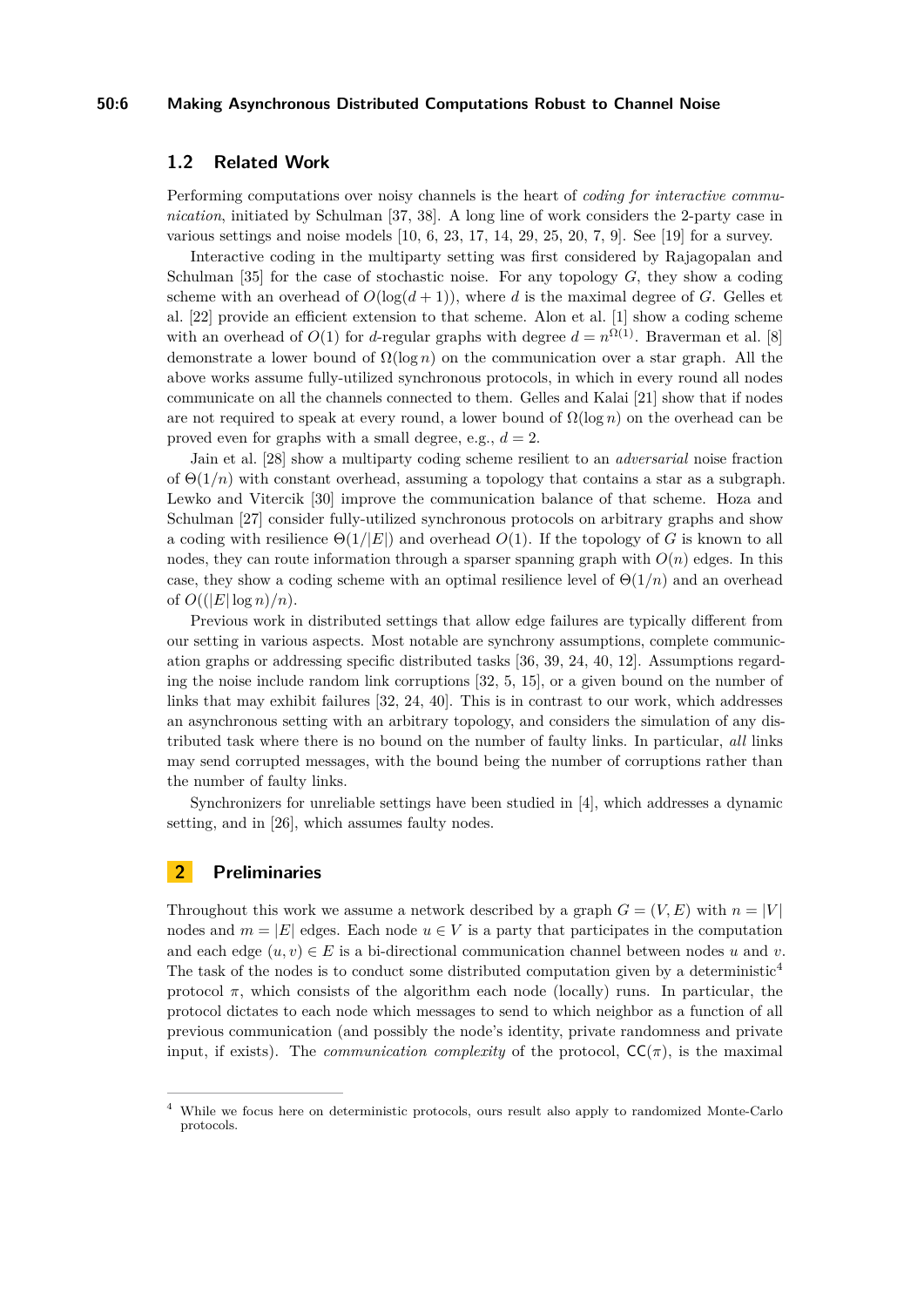#### K. Censor-Hillel, R. Gelles, and B. Haeupler **50:7 50:7 50:7**

number of bits communicated by all nodes in any instance of *π*. The *message complexity* of *π* is the maximal number of message sent by all nodes in any instance of *π*.

We assume that the topology of *G* is known only locally, namely, each node *v* knows only the set  $\mathcal{N}_u$  of identities of its own neighbors. However, the size of the network *n* is known to all nodes.

**Communication Models.** Our protocols are for the *Asynchronous* communication model defined below. In addition, we describe a different communication model named the *Fully-Utilized Synchronous Model*, which is common in previous interactive coding work [\[35,](#page-19-6) [27,](#page-19-8) [1,](#page-17-2) [8\]](#page-17-8). In particular, we use coding schemes defined in the fully-utilized synchronous model (specifically, [\[27\]](#page-19-8)) as primitives for encoding our asynchronous protocols (see Lemma [2](#page-7-0) below).

- *Asynchronous Model*. In this setting, there are no timing assumptions. We assume each node is asleep until receiving a message. Once a message is received, the receiver wakes up, performs some local computation, transmits one or more messages to one or more adjacent nodes and goes back to sleep. Messages can be of any length. A protocol starts by waking up a single node *r* of its choice.
- *The Fully-Utilized Synchronous Model*. Communication in this model works in synchronous *rounds*, determined by a global clock. At every clock tick, every node sends one symbol (from some fixed alphabet  $\Sigma$ ) on each and every one of the communication links connected to it. That is, at every round exactly 2*m* symbols are being communicated.

**Adversarial Channel Noise.** We assume an all-powerful adversary that knows the network *G*, the protocol  $\pi$  and the private inputs of the nodes (if there are any). The adversary is able to (a) corrupt messages by changing the content of a transmitted message and (b) rush or delay the delivery of messages by an unbounded but finite amount of time. We restrict the number of messages that the adversary can corrupt, namely, we assume that the adversary can corrupt at most some fixed fraction  $\mu$  of the communicated messages. We do not restrict how a message can be corrupted and, in particular, the adversary may replace a sent message *M* with any other message  $M'$  of any length and content. However, our coding scheme will have the invariant that each message contains a single symbol (from a given alphabet  $\Sigma$ ), thus a message corruption will be equivalent to corrupting a single symbol. Note that the adversary is *not* allowed to inject new messages or completely delete existing messages.[5](#page-6-0)

**Protocol Simulation, Resilience, and Overhead.** A protocol Π is said to *simulate π*, if after the completion of Π, each node outputs the transcript it would have seen when running *π* assuming noiseless channels. The protocol Π is *resilient* to a *µ* fraction of noise, if Π succeeds in simulating  $\pi$  even if an all powerful adversary completely corrupts up to a fraction  $\mu$ of the messages communicated by Π. The *overhead* of Π with respect to *π* is defined by  $overhead(\Pi | \pi) = CC(\Pi)/CC(\pi)$ .

A coding scheme  $\mathcal{C} : \pi \to \Pi$  converts any input protocol  $\pi$  into a resilient version  $\Pi =$  $\mathcal{C}(\pi)$ . The resilience of a coding scheme is the minimal resilience of any simulation generated by the coding scheme. The (asymptotic) overhead of a coding scheme considers the maximal overhead for the worst input protocol  $\pi$  when  $\mathsf{CC}(\pi)$  tends to infinity. Namely,

 $overhead(C) = \limsup$  max  $overhead(C(\pi) | \pi)$ .  $c \rightarrow \infty$ <sup>*π*</sup> s.t.<br>CC(*π*)=*c* 

**I T C S 2 0 1 8**

<span id="page-6-0"></span><sup>5</sup> This type of noise, commonly called, *insertion and deletion* noise is known cause issues of synchronization in the interactive setting [\[9\]](#page-17-7) and may be destructive for asynchronous protocols [\[16\]](#page-18-13).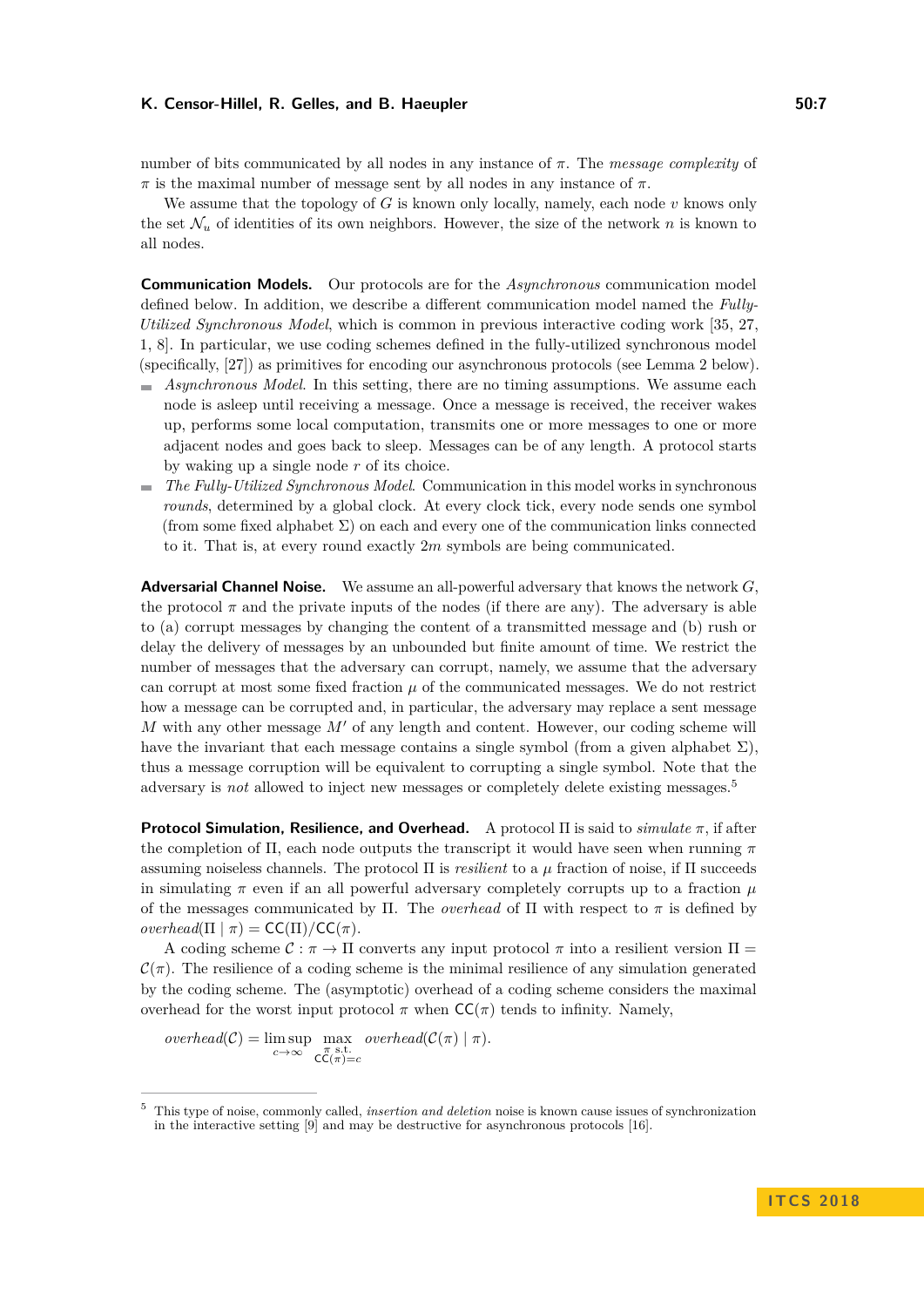#### **50:8 Making Asynchronous Distributed Computations Robust to Channel Noise**

We are mainly interested in how the overhead scales with *n* and *m*.

A famous multiparty coding scheme in the fully-utilized synchronous model, shown by Hoza and Schulman [\[27\]](#page-19-8) (based on a previous scheme [\[35\]](#page-19-6)), provides a coding scheme that simulates any noiseless fully-utilized synchronous protocol *π* defined over some topology *G* with resilience  $\Theta(1/m)$  and a constant overhead  $O(1)$ .

<span id="page-7-0"></span> $\triangleright$  **Lemma 2** ([\[27\]](#page-19-8)). *In the fully-utilized synchronous model, any T-round protocol*  $\pi$  *can be simulated by a protocol*  $\Pi = \text{HS}(\pi)$  *with round complexity*  $O(T)$  *and communication complexity*  $O(CC(\pi))$  *that is resilient to adversarial corruption of up to an*  $\Theta(1/m)$  *fraction of the messages.*

## <span id="page-7-1"></span>**3 A Distributed Content-Oblivious BFS Algorithm**

In this section we show a distributed construction of a BFS tree using messages whose content can be arbitrary. We call this a *content-oblivious* construction. Our algorithm can be seen as a variant of a simple distributed layered-BFS algorithm, see, e.g., [\[18,](#page-18-14) [33,](#page-19-9) [41\]](#page-19-15).

## **3.1 The BFS Algorithm: Description**

The BFS construction is initiated by one designated node *r* we call here the *root*. The construction builds the tree layer by layer. First, the root sends a message to all of its neighbors. This triggers its neighbors to set *r* as their parent. Each such a neighbor replies a message to *r* to acknowledge that it has received *r*'s message. Once *r* has received a message from all of its neighbors, it knows that the first layer is completed, and all nodes with distance 1 have set *r* as their parent. We call the above an EXPLORE step.

The root then begins a second Explore which causes all nodes at distance 2 to set their parent and connect to the BFS tree. Specifically, the root sends a message to each of its children and waits until all children reply a message to indicate they are done. However, in contrast to previous distributed BFS algorithms, messages are sent *sequentially* – the root sends a message to its next child only after receiving the acknowledgement message from its previous child.

When a node *v* that has already set its parent *parent<sub>v</sub>* receives a message *from its parent* parent<sub>v</sub>, it acts as a root and invokes an EXPLORE: it sends a message to all of its neighbors excluding  $parent_v$  and waits until they all send a message back. Only then  $v$  sends a message to its parent to indicate its Explore process has completed. It is easy to see that when the root completes its *k*-th Explore, all nodes within distance at most *k* have set their parent and connected to the BFS tree.

A special treatment is needed when a node *u* receives a message from a node *v* who is *not* the parent of *u* during a time at which *u* is not in the middle of an Explore step. That is, *u* is not expecting any messages from its neighbors, except for its parent that may trigger it to initiate another Explore step. Recalling that messages are sent to children in a sequential manner, it is easy to verify that such a message delivery may happen only when  $v$  has received a message from its own parent and is now processing its own Explore. That is, such a message indicates that *v* is *a sibling* of *u* in the BFS tree (namely, *v* is not a parent nor a child of *u* in the BFS tree). Thus, upon receiving such a message, *u* marks *v* as a sibling and removes it from its list of children. To simplify the presentation, as we elaborate in Remark [1,](#page-10-0) in next exploration steps  $u$  will keep sending messages to  $v$  as if it was one of its children.

One additional property that we require from our BFS construction is that all the nodes complete the algorithm *at the same time*. As explained in the introduction, we use this construction as an initial part for our coding scheme. Furthermore, recall that in order to be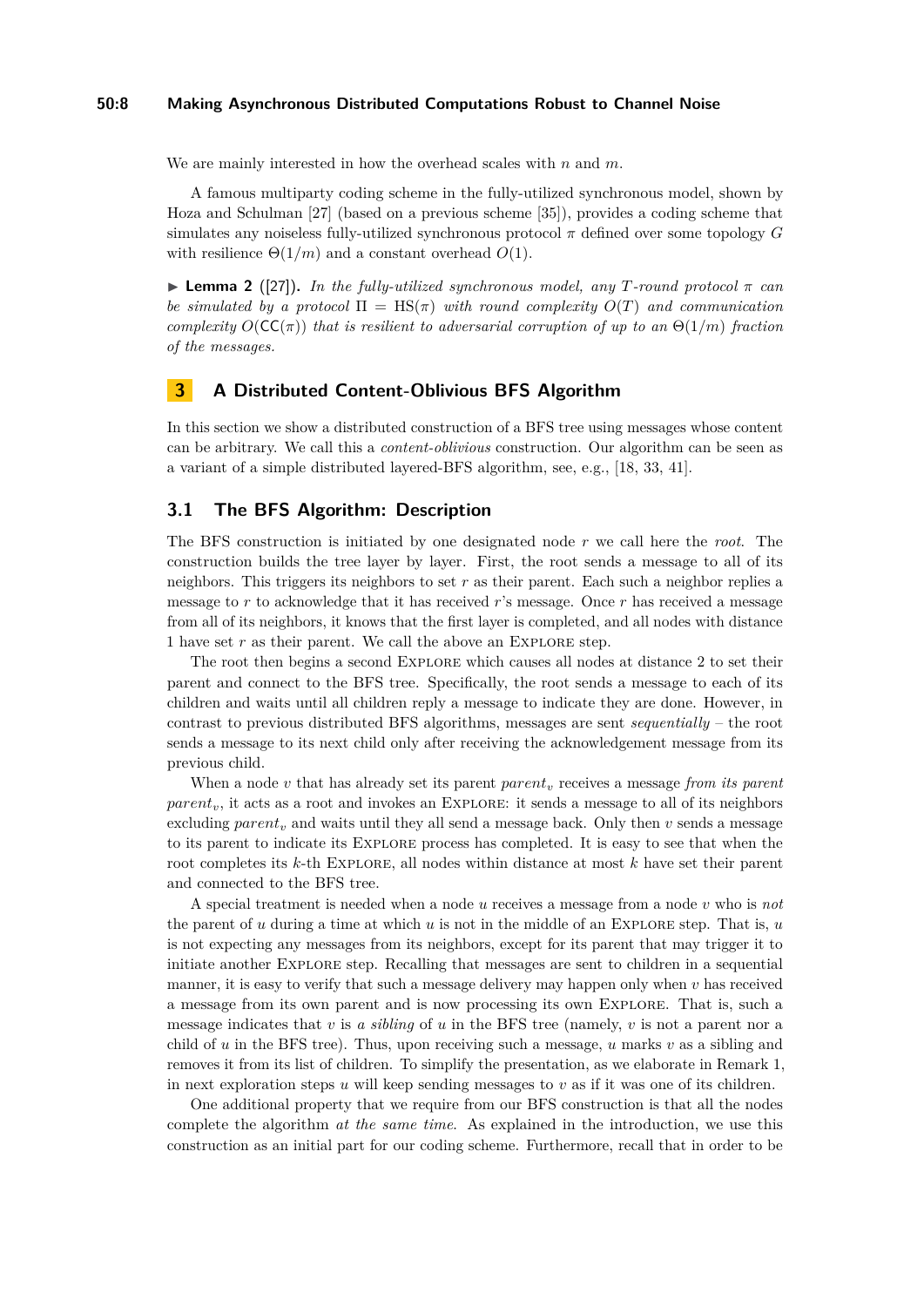#### K. Censor-Hillel, R. Gelles, and B. Haeupler **50:9 50:9**

```
Algorithm 1(a) Content-oblivious BFS construction: Main Algorithm
    Initialization: All nodes begin in the INIT state.
 1: For node r designated as root:
 2: Begin
 3: parent_r \leftarrow \perp4: children<sub>r</sub> \leftarrow \mathcal{N}_r5: count_r \leftarrow 06: state_r \leftarrow \text{IDLE}7: while state_r \neq \text{DONE} do \rightarrow \text{Perform } n \text{ instances of EXPLORE}8: r invokes Explore
 9: end while
10: End
```
noise-resilient, during the BFS construction the nodes ignore the content of the messages and their entire behavior is based on whether or not a message was received. However, once this construction is complete, the nodes send and receive messages according to the coding scheme and it is crucial that a node is able to distinguish messages that belong to the BFS construction from messages of the coding scheme.

We solve this issue by making sure that each node participates in exactly *n* steps of Explore. Once the node has sent the *n*-th acknowledgement to its parent, the node knows that the next message *from the parent* belongs to the coding scheme rather than to the BFS construction.<sup>[6](#page-8-0)</sup> To make sure that each node participates in exactly  $n$  EXPLORE steps, regardless of its distance from  $r$ , we let every node initiate one additional EXPLORE, which we refer to as a *dummy* EXPLORE. Specifically, when a node completes its  $(n-1)$ th Explore, and *before the node sends the acknowledgement back to its parent*, it invokes another Explore step. Now, just by counting the messages received from the parent, every node knows whether the BFS construction has completed or not.

The pseudocode of the BFS construction is given in Algorithm [1\(a\)](#page-8-1) and Algorithm [1\(b\).](#page-9-0)

## **3.2 The BFS Algorithm: Analysis**

In this section we analyze Algorithm 1 and show that it satisfies the following properties.

<span id="page-8-2"></span>▶ **Theorem 3.** For any input  $G = (V, E)$  and node  $r \in V$ , Algorithm 1 finds a BFS tree  $T$ *with root r. Specifically, each node knows its parent in T and all of its adjacent edges that belong to* T *. The algorithm communicates O*(*nm*) *messages, where no payload is needed in any messages.*

Furthermore, we show that all nodes know that the BFS construction is complete, in the following sense.

<span id="page-8-3"></span>I **Claim 4.** *At the end of Algorithm 1 all nodes are in state* DONE*. Moreover, if r is in state* DONE *then all other nodes are in state* DONE *as well.*

<span id="page-8-0"></span><sup>6</sup> Note that additional messages may arrive from a sibling node for the BFS construction but still, the next message arriving from the *parent* belongs to the coding scheme rather than the BFS construction.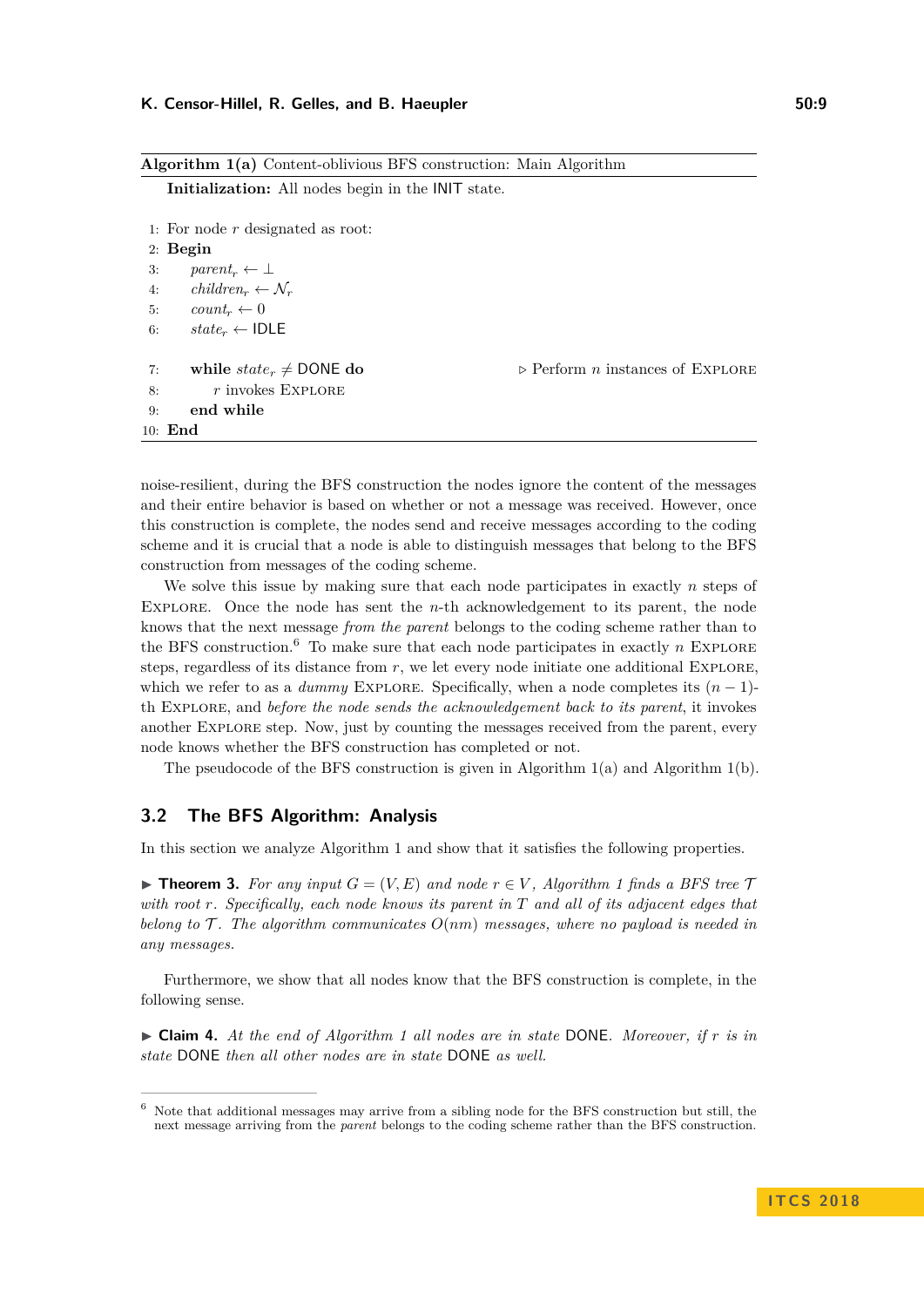```
Algorithm 1(b) Content-oblivious BFS construction: Message Handling Procedures
   For every node u in state INIT upon receiving a message from node v
1: procedure SETPARENT
2: parent_u \leftarrow v3: children<sub>u</sub> \leftarrow \mathcal{N}_u \setminus \{v\}4: count_u \leftarrow 05: state_u \leftarrow \text{IDLE}6: send a message to v b an "ACK" message to v7: end procedure
   For every node u in state IDLE/DONE upon receiving a message from v \neq parent_u8: procedure MarkSibling
9: children<sub>u</sub> ← children<sub>u</sub> \set{v}10: send a message to v \rhd an "ACK" message
11: end procedure
   For every node u in state IDLE upon receiving a message from parent<sub>u</sub>
12: procedure Explore
13: stateu ← EXPLORE
14: count_u \leftarrow count_u + 115: for all v \in \mathcal{N}_u \setminus \{parent_u\} do \triangleright note: for is sequential
16: send a message to v \triangleright an "Explore" message
17: wait until a message is received from v
18: end for
19: if count_u = n - 1 then \triangleright Extra dummy EXPLORE
20: for all v \in children_u do
21: send a message to v
22: wait until a message is received from v
23: end for
24: end if
25: send a message to parent<sub>u</sub> ... 25: \triangleright an "ACK" message
26: if count_u = n - 1 then \triangleright Change state to DONE if completed; otherwise, back to IDLE
27: state_u \leftarrow \text{DONE}28: else
29: state_u \leftarrow \text{IDLE}30: end if
31: end procedure
```
**Proof of Theorem [3.](#page-8-2)** Let  $\mathcal T$  be a graph on the nodes V defined at the end of Algorithm 1 in the following manner: If  $v = parent_u$ , then  $(u, v)$  is an edge in  $\mathcal{T}$ . We begin by proving that  $\mathcal T$  is a spanning tree. This is implied by the following claim.

I **Claim 5.** *At the end of the k-th invocation of the root's* Explore *step, all the nodes that are at distance k from r set their parent to a node with distance k* − 1 *from r and move to the state* IDLE*, and every node of distance larger than k from r is in state* INIT*.*

**Proof.** We prove the claim by induction on  $k$ . The base case  $k = 1$  follows since in the first EXPLORE invocation all of  $r$ 's children run SETPARENT, setting  $r$  as their parent, and switch to IDLE. They send message only back to *r*, hence all other nodes remain in INIT.

Assume that the claim holds for the  $k$ -th invocation and consider the  $(k+1)$ -th invocation of Explore by *r*. Messages propagating along the BFS tree cause all nodes of distance at most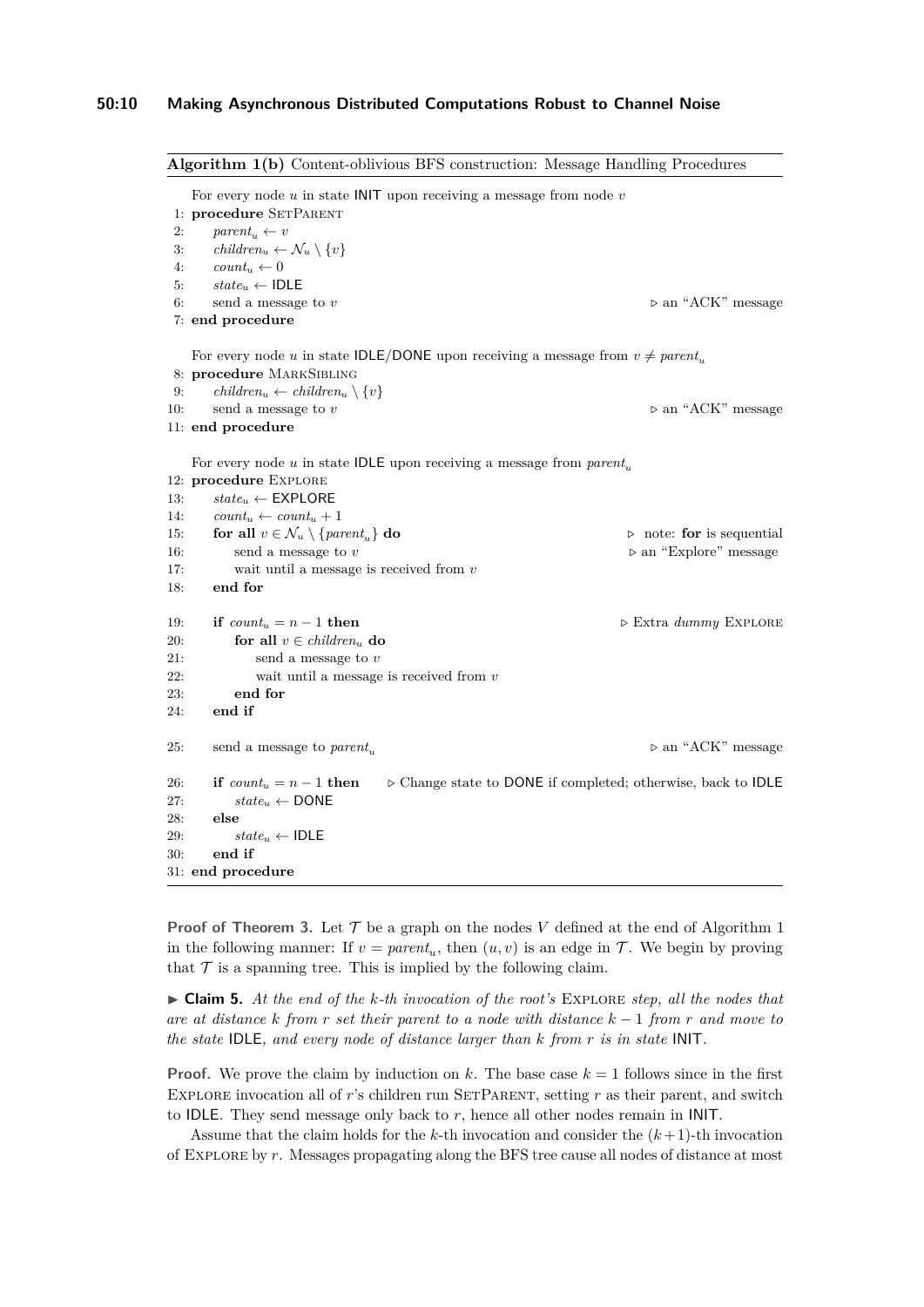#### K. Censor-Hillel, R. Gelles, and B. Haeupler **50:11** 50:11

 $k$  to invoke EXPLORE (in some order). This triggers a message to every node of distance  $k+1$ . which causes it to switch its state to **IDLE** and set its parent to the first node (of distance  $k$ ) that sent it a message. Note that nodes of distance *k*+1 only communicate back to their parent and do not invoke Explore at this time, so nodes of distance larger than *k*+1 remain in state INIT. At the end of the invocation each EXPLORE, the invoking node switches back to state IDLE.  $\blacktriangleleft$ 

Next, we prove that each node learns which neighbors are its children and which are not. Assume  $(u, v)$  is an edge in *G* but not in *T*. We show that at the end of the algorithm  $v \notin \text{children}_u$  and  $u \notin \text{children}_v$ . Let *t* be the first time after which both *u* and *v* have invoked SetParent. We claim that both *u* and *v* invoke Explore after time *t*. This is because time *t* is within the execution of an Explore step invoked by *r* and before Line [19](#page-9-0) of that execution, and hence for every node  $w \neq r$  there is a time  $t_w > t$  during the execution of the loop in Lines [19–23](#page-9-0) for *r* in which *w* invokes Explore.

Finally, we note that since  $(u, v)$  is an edge in *G* but not in *T*, then neither *u* is an ancestor of *v* in  $\mathcal T$  nor *v* is an ancestor of *u* in  $\mathcal T$ . This implies that when *v* invokes EXPLORE then *u* is in state IDLE, which causes it to invoke MARKSIBLING and hence  $v \notin children_u$ . The proof for  $u \notin children_v$  is exactly the same.

Finally let us analyze the message complexity. In Algorithm 1 each node invokes EXPLORE for *n* times (see also the proof of Claim [4](#page-8-3) below), where during each EXPLORE it sends a message on each edge. Therefore, there are  $O(n)$  messages sent on each one of the  $m$  edges, which amounts to a total message complexity of  $O(nm) = O(|V| \cdot |E|)$ .

<span id="page-10-0"></span> $\triangleright$  Remark 1. It is possible to reduce the message complexity by sending EXPLORE messages only to *children<sup>v</sup>* nodes. However, this must be delayed at least one Explore step, beyond the point in time where all the neighbors have completed their first Explore (in order to be able to identify siblings). The new message complexity will be  $O(|V|^2 + |E|)$ . For simplicity, we avoid this optimization and assume Explore messages are sent to all non-parent nodes all the time, incurring a message complexity of  $O(|V| \cdot |E|)$ .

We now prove Claim [4.](#page-8-3) This property is important in particular for the next section, as it suggests that there is a point in time (known by the root), when all nodes have completed their BFS algorithm. In hindsight, this allows to distinguish messages that are part of the BFS construction, whose content is ignored, from messages of the coding scheme, whose content is meaningful and must not be ignored.

**Proof of Claim [4.](#page-8-3)** Note that the Explore procedure works in an DFS manner: a node replies an ACK to its parent only after all of its children reply an ACK to it. Similarly, the root completes an EXPLORE step after receiving an ACK from all its children, which means that they have all completed their Explore steps.

Note that each node invokes exactly *n* EXPLORE steps due to the dummy EXPLORE step initiated in Line [19.](#page-9-0) To see this, consider the same algorithm without the extra Explore in Lines [19–23](#page-9-0) and note that nodes at distance *k* from the root *r* invoke exactly  $n - k$  EXPLORE steps. Adding this extra Explore step at every node makes all nodes invoke Explore exactly *n* times. Specifically, during the *n*-th invocation of EXPLORE by  $r$ , every node with distance 1 from *r* invokes its  $(n-1)$ -th EXPLORE step, and then, *before sending an ACK to r* in Line [30,](#page-9-0) it invoke its *n*-th Explore step. This then continues in an inductive manner all the way to the leaves.

Only once all of its children have sent an ACK and thus terminated the protocol and switched to DONE, a node replies with an ACK to its parent and changes its state to DONE. It follows that when the root receives an ACK for the *n*-th Explore step from all of its children, all the nodes have terminated the protocol and switched state to  $DONE$ .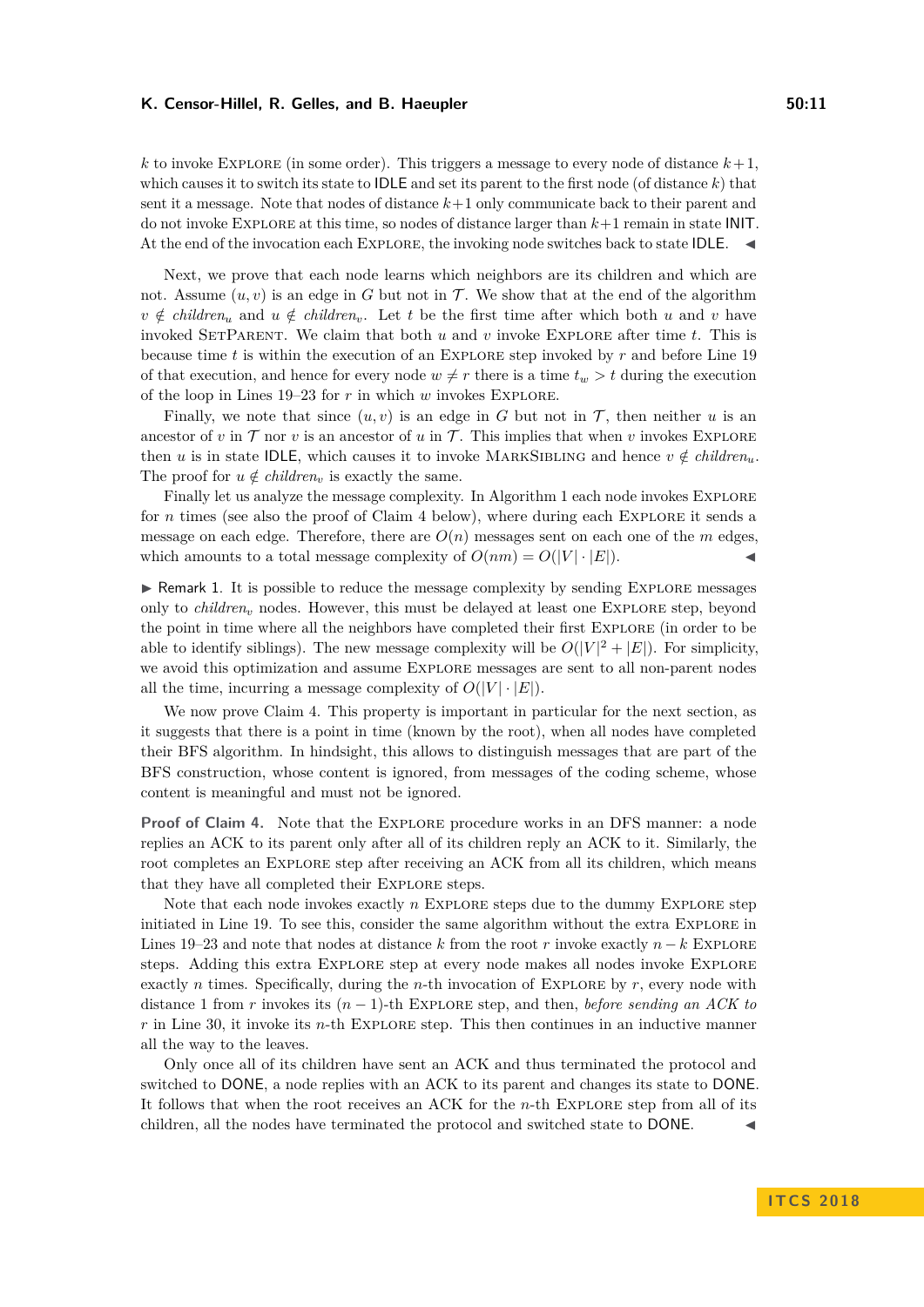# **4 A Distributed Interactive Coding Scheme**

In this section we show how to simulate any asynchronous protocol over a noisy network whose topology is unknown in advance. Our main theorem for this part is the following.

<span id="page-11-2"></span>**Findment 6.** *Any asynchronous protocol*  $\pi$  *over a network G can be simulated by an asynchronous protocol* Π *resilient to an* Θ(1*/n*)*-fraction of adversarial message corruption, and it holds that*  $CC(\Pi) = O(nm \log n) + CC(\pi) \cdot O(n^2 \log n)$ .

# **4.1 A fully-utilized synchronous protocol from an asynchronous input protocol** *π*

The first ingredient we need is a way to transform an asynchronous protocol (defined over *G*) into a fully-utilized synchronous protocol defined over a given spanning tree  $\mathcal T$  of  $G$ <sup>[7](#page-11-0)</sup>. This is done in order to be able to use the Hoza-Schulman coding scheme. This transformation does not need to be robust to noise, as it is not going to be executed as is, but we will rather encode the fully-utilized synchronous protocol and execute the robust version. Later, we transform it back into the asynchronous setting using a synchronizer that is robust to noise.

Recall that in a fully-utilized synchronous protocol nodes operate in rounds, where at each round every node communicates one symbol (from some fixed alphabet  $\Sigma$ ) on each communication channel connected to it. We will assume the alphabet is large enough to convey all the information that our coding scheme needs. In particular, we assume each symbol contains  $O(\log n)$  bits.

<span id="page-11-1"></span>**IF** Remark 2. In the following, we assume the network  $G$  is composed of channels with a fixed alphabet  $\Sigma$  of size poly(*n*). That is, each symbol contains  $O(\log n)$  bits.

In order to avoid confusion, we will use the term "symbols" for messages sent by the coding scheme, while using "messages" to indicate the information sent by the noiseless protocol  $\pi$ .

The construction of our transformation into a fully-utilized synchronous protocol is given in Algorithm [2.](#page-12-0) In this construction, each node *u* maintains a queue of symbols that it needs to relay throughout a locally known spanning tree  $\mathcal{T}$ . The queue is initialized with the bits of any message that *u* needs to send according to the input protocol  $\pi$ , where each bit is encapsulated in a symbol that contains the bit value, the identity of the source (i.e., of *u*), and the identity of the destination node. Every symbol received by *u* is pushed into its queue, and relayed to *u*'s neighbors in future rounds. In particular, upon receiving the symbol (*src, dest, val*) from a node *w*, the node *u* pushes the vector (*src, dest, val, w*) to its queue. If *u* is the destination node, it does not push the symbol into its queue; instead, *u* collects this bit for decoding the message.

The transformation works by having each node pop a record from its queue in each round and send the obtained triplet to all of its neighbors in  $\mathcal T$  except for the node  $w$  from which the message was received. If the queue is empty then an empty message is sent to all neighbors in  $\mathcal{T}$ .

Note that all fragments of a message are received in order at the destination, since  $\mathcal{T}$  has no cycles. Therefore, we can assume that the protocol sends a predefined symbol that indicates the end of the message, in order to avoid an assumption of knowledge of the message length. This ensures that Line [17](#page-12-0) is well-defined. Our transformation guarantees the following.

<span id="page-11-0"></span> $7$  The spanning tree  $\mathcal T$  used here will be later constructed using our content-oblivious BFS construction.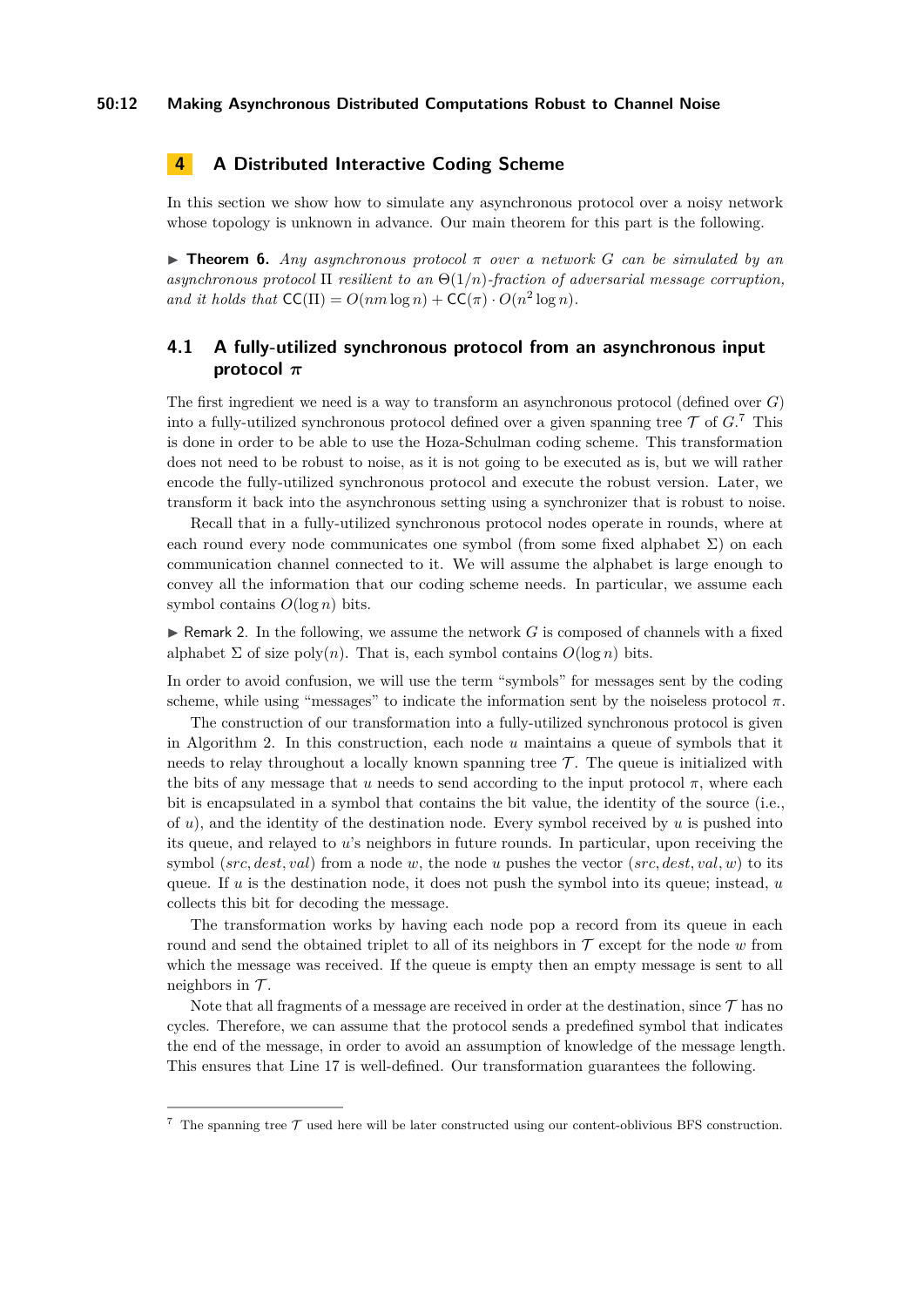#### **K. Censor-Hillel, R. Gelles, and B. Haeupler 50:13**

<span id="page-12-0"></span>**Algorithm 2** Simulating an asynchronous protocol  $\pi$  by a fully-utilized synchronous protocol  $\pi'$ .

**Initialization:** Given is a BFS tree  $\mathcal T$  rooted at  $r$ .

```
1: In every round, for every node u:
2: Begin
3: for every node v do
4: Let M_1 \cdots M_\ell be the bit representation of a message M that u has to send to v in \pi.
5: Push (u, v, M_1, \perp), \cdots, (u, v, M_\ell, \perp) into queue<sub>u</sub>
6: end for
7: (src, dest, val, w) \leftarrow pop item out of queue<sub>u</sub>8: if (src, dest, val, w) is not empty then
9: send (src, dest, val) to every v \in \mathcal{N}_u(\mathcal{T}) \setminus \{w\} and send \perp to w
10: else
11: send \perp to every v \in \mathcal{N}_u(\mathcal{T})12: end if
13: For every message (src, dest, val) received from w:
14: if dest \neq u then
15: push (src, dest, val, w) into queueu
16: else
17: collect the bits val for decoding M
18: end if
19: End
```
<span id="page-12-1"></span> $\blacktriangleright$  **Lemma 7.** *Algorithm [2](#page-12-0) creates a fully-utilized synchronous protocol*  $\pi'$  *that simulates*  $\pi$ *, in the sense that all messages of*  $\pi$  *are sent and received. The simulation*  $\pi'$  *has a communication overhead of*  $O(n^2 \log n)$  *with respect to*  $\pi$ *, and a message complexity of*  $CC(\pi) \cdot O(n^2)$ *.* 

**Proof.** By construction, every node sends a symbol to all of its neighbors in each round and hence Algorithm [2](#page-12-0) is a fully-utilized synchronous protocol. In addition, eventually every messages of  $\pi$  reaches its destination and hence the obtained fully-utilized synchronous protocol simulates  $\pi$ . For the communication overhead, note that  $O(\log n)$  bits of the identities of source and destination are appended to each bit sent by  $\pi$ ; that is, a symbol size of  $O(\log n)$  bits suffices. In addition, a delivery of a single message of  $\pi$  may require  $O(n)$  rounds of relaying symbols sent along the tree  $\mathcal T$ . In each such round there are  $O(n)$ symbols that are sent since the obtained protocol is a fully-utilized synchronous protocol. This implies that  $O(n^2)$  symbols are communicated per each bit of  $\pi$  and gives a total communication overhead of  $O(n^2 \log n)$ .

Note that this is a worst-case analysis that assumes a single bit travels within the network at each time so that another bit is sent only after a previous bit reached its destination. If several bits are sent consecutively or if several nodes send bits simultaneously, the resulting number of messages can only decrease.

# **4.2 Root-triggered synchronizers**

We now describe our root-triggered synchronizer, which we use in order to execute the resilient synchronous protocol (which can be obtained by using the Hoza-Schulman coding scheme) in our asynchronous setting. We constructed a tree-based synchronizer as in Awerbuch [\[3\]](#page-17-3).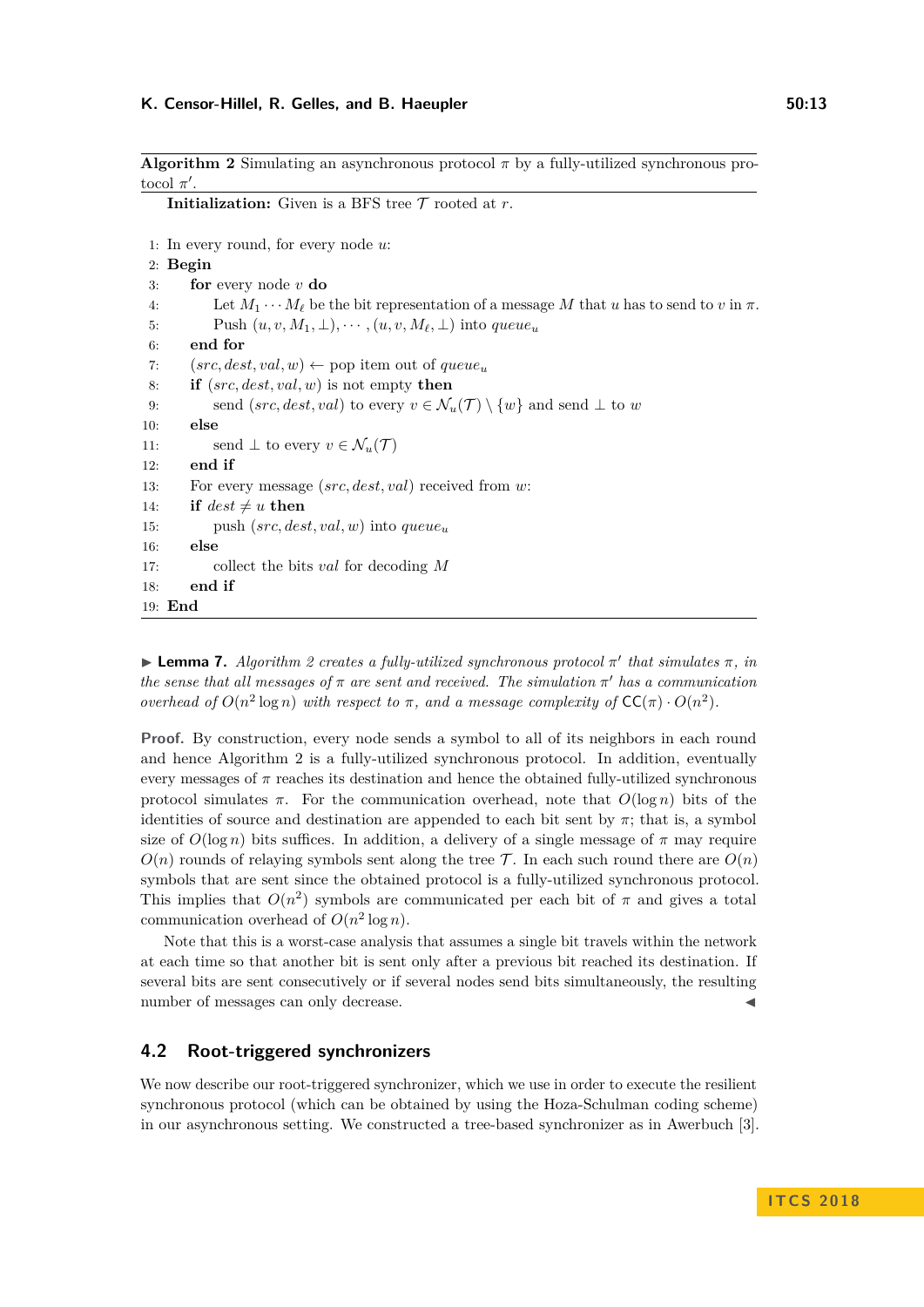#### **50:14 Making Asynchronous Distributed Computations Robust to Channel Noise**

The synchronizer gets as an input a fully-utilized synchronous protocol  $\Pi'$  and outputs an equivalent asynchronous protocol  $\Pi$  that simulates  $\Pi'$  round by round.

We first describe our simulation of a single round of Π' over a *tree*. Our synchronizer works as follows. The protocol begins by waking up an arbitrary node; denote this node as the root. The root initiates the process by sending its messages, determined by  $\Pi'$ , to its children. This triggers its children to send their messages to their children, but not yet to their parent, and so forth, so that messages propagate all the way to the leaves. Once a leaf receives a message, it sends its message to its parent, and similarly, any node which receives a message from all of its children sends its message to its parent. This continues inductively all the way back to the root, which eventually receives messages from all of its children and complete the simulation of this round of  $\Pi'$ .

We build upon the above idea in order to simulate a fully-utilized synchronous algorithm  $\Pi'$  over an arbitrary graph *S*. That is, each node *u* has a message  $m_{uv}$  designated to each one of its neighbors  $v \in \mathcal{N}_u(S)$ . <sup>[8](#page-13-0)</sup> The pseudocode is given in Algorithm [3.](#page-14-0) We single out a node *r*, which we refer to as the *initiator*, which starts by sending a message to all of its neighbors in *S*. This triggers each neighboring node to send its messages to its neighbors, but not yet to its parent, which is now simply the neighbor from which it receives the *first* message. This continues inductively, and only when a node receives messages from all of its neighbors it sends its message to its parent. Eventually, the initiator receives messages from all of its neighbors and completes the simulation of the round.

We prove the following properties of Algorithm [3.](#page-14-0)

 $\blacktriangleright$  **Lemma 8.** By the end of Algorithm [3](#page-14-0) each node *u* receives the messages  $m_{vu}$  from every *node*  $v \in \mathcal{N}_u(S)$ *, and all nodes are in state* DONE.

**Proof.** Let *T* denote the tree rooted at *r* that is induced by the edges of *S* that connect each node *u* with *parent<sub>u</sub>*. By construction, each node  $u \neq r$  sets its parent to be the first node from which it receives a messages and hence *u* sets exactly one node as its parent in an acyclic manner, inducing the tree *T*.

We prove by induction on the height of the nodes with respect to *T*, that each node *u* receives the messages  $m_{vu}$  from every node  $v \in \mathcal{N}_u(S)$  and then switches its state to DONE. Note that every node sends its messages to all of its neighbors so that eventually all such messages arrive, and we only need to verify that the message from  $u$  to  $parent_u$  is eventually sent.

The base case is for the leaves of *T*, which indeed receive messages from all of their neighbors since the only messages that get delayed are messages from nodes to their parents. Assume this holds for all nodes at height  $h$ , and consider a node  $u$  at height  $h + 1$ . Node *u* receives messages from all of its siblings in the tree. By the induction hypothesis, every child *v* of *u* in *T* receives all of its messages and switches to state DONE. This implies that in between, node *v* sends its message *mvu* to its parent *u*. When this happens for all nodes  $v \in children_u$  it is the case that *u* receives the messages  $m_{vu}$  from every node  $v \in \mathcal{N}_u(S)$ and then switches its state to DONE.

By having the initiator *r* control the simulation of each round of a simulated fully-utilized synchronous protocol  $\Pi'$ , we obtain synchronization for an arbitrary number of rounds.

<span id="page-13-0"></span>Later, in Section [5,](#page-16-0) we apply our root-triggered synchronizer to an input protocol on *G* which is fullyutilized on a spanning subgraph *S* of *G*.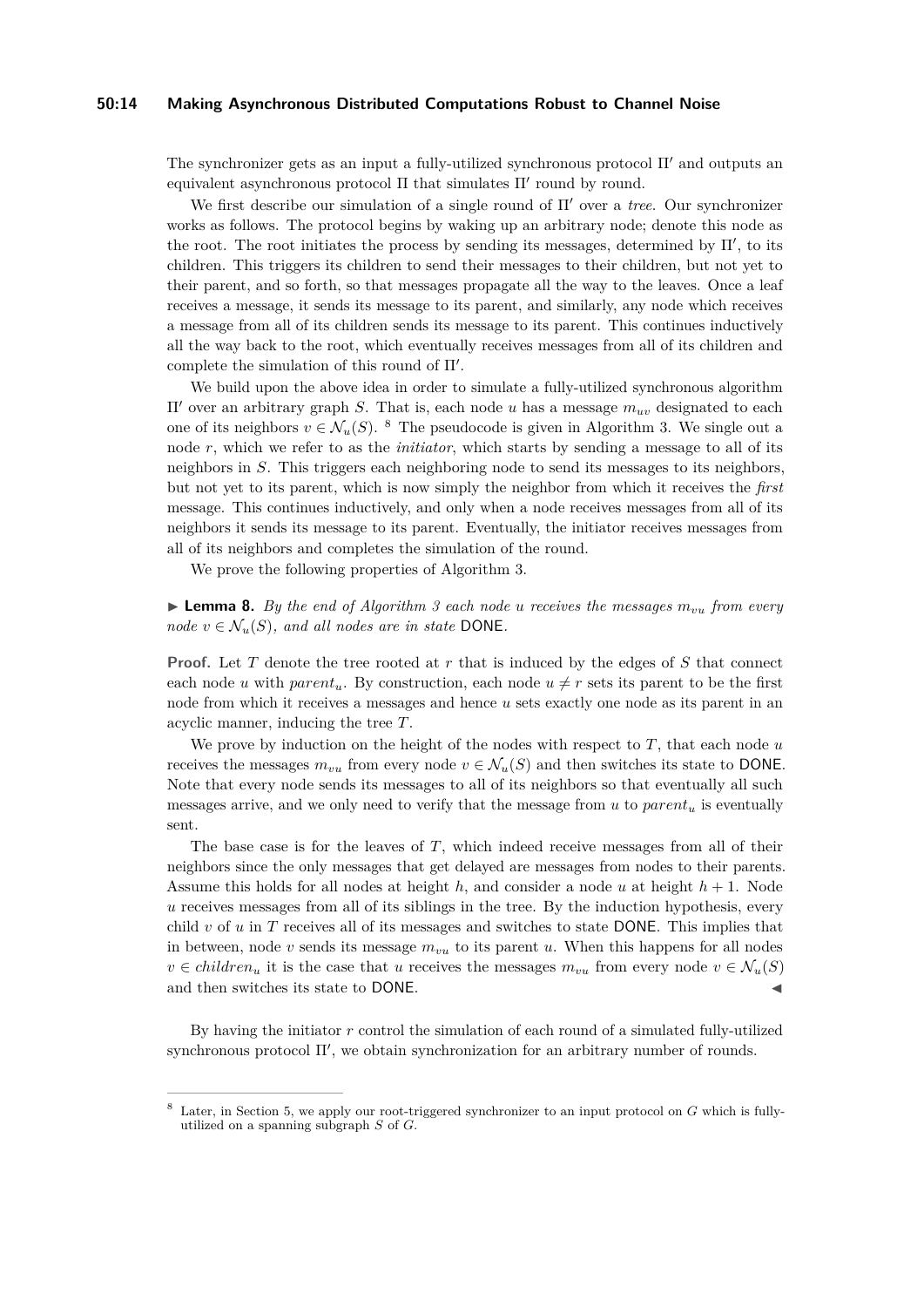#### **K. Censor-Hillel, R. Gelles, and B. Haeupler 50:15**

<span id="page-14-0"></span>**Algorithm 3** A root-triggered synchronizer for a fully-utilized synchronous protocol  $\Pi'$  over a graph *S*.

**Initialization:** All nodes begin in the INIT state.

```
1: For node r designated as initiator:
 2: Begin
 3: state_r \leftarrow ACTIVE
 4: parent_r \leftarrow \perp5: children<sub>r</sub> \leftarrow \mathcal{N}_r(S)6: r sends m_{rv} to each node v \in children_r7: r waits to receive a message m_{vr} from every node v \in children_r8: state_r \leftarrow \text{DONE}9: End
10: For every node u, upon receiving a message from w when in state INIT:
11: Begin
12: state_u \leftarrow ACTIVE
13: parent_u \leftarrow w14: children<sub>u</sub> \leftarrow \mathcal{N}_r(S) \setminus \{w\}15: u sends m_{uv} to each node v \in children_u16: u waits to receive a message m_{vu} from every node v \in children_u17: u \text{ sends } m_{uw} to w18: state_u \leftarrow \text{DONE}19: End
```
<span id="page-14-1"></span>▶ Corollary 9. *Multiple consecutive invocations of Algorithm [3](#page-14-0) simulate any input fullyutilized synchronous protocol* Π' *round by round, resulting in an asynchronous protocol* Π *that uses the same number of messages.*

# **4.3 The Coding Scheme**

We can now complete the details of our coding scheme for asynchronous networks with unknown topology. The scheme consists of two parts. In the first part, the scheme uses the BFS construction given in Section [3](#page-7-1) in order to obtain a spanning BFS tree T of *G*. Note that the nodes ignore the content of messages during this part, therefore an adversary that can only modify messages cannot disturb this part.

In the second part, the scheme translates  $\pi$  into a fully-utilized synchronous protocol  $\pi'$ via  $O(n)$  fully-utilized synchronous rounds over  $\mathcal T$ . This is done using Algorithm [2.](#page-12-0) The protocol  $\pi'$  is still non-resilient to noise and hence is not the protocol that is executed. Instead, we add a coding layer for multiparty interactive communication, namely via the Hoza-Schulman coding scheme, whose properties are given in Lemma [2.](#page-7-0) This results in a fully-utilized synchronous protocol  $\Pi'$  that is resilient to noise, which we then execute through our root-triggered synchronizer to obtain the asynchronous resilient protocol Π.

The complete construction is given in Algorithm [4.](#page-15-0) We prove its communication overhead in the following lemma, and then we prove its correctness and resilience.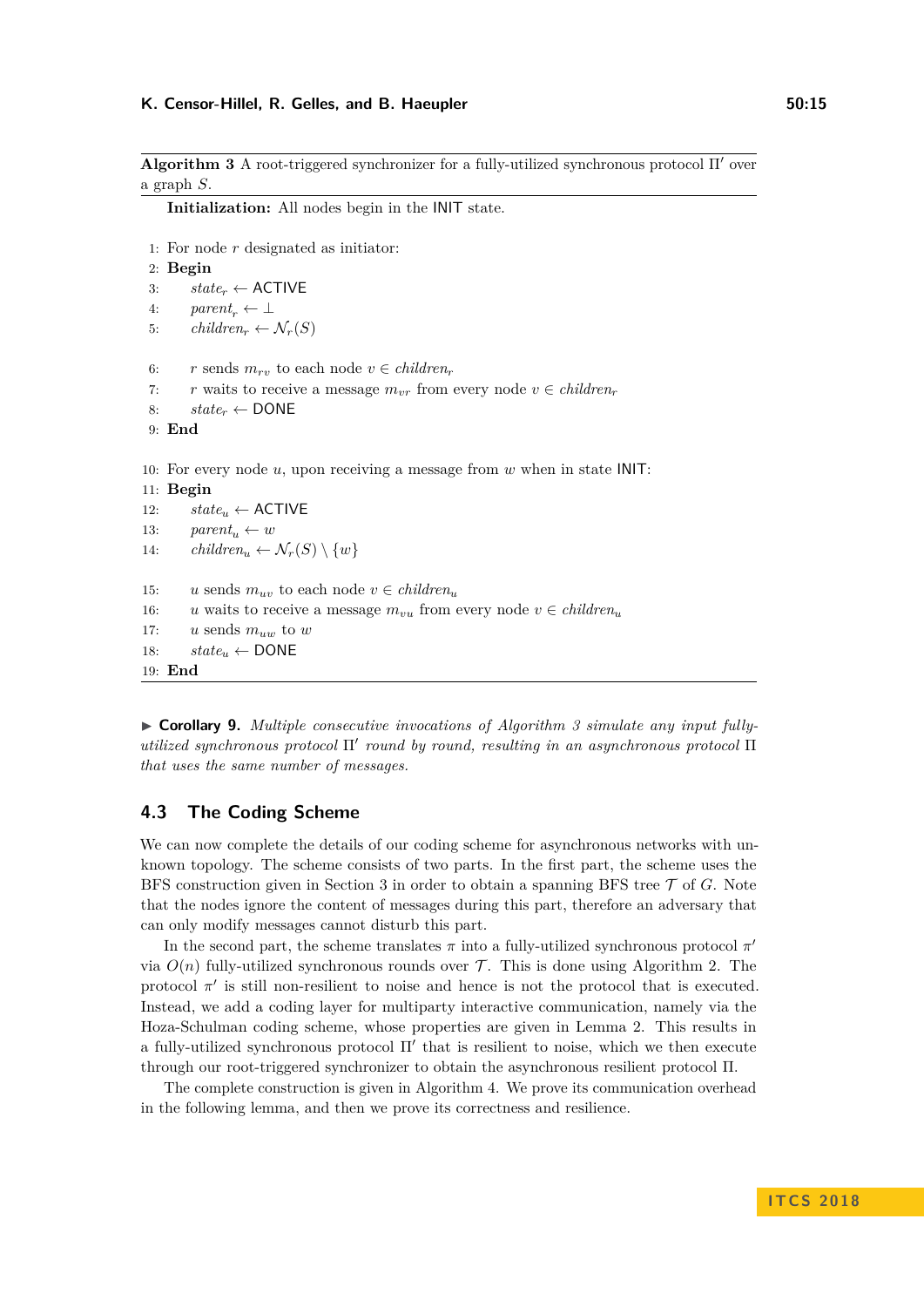#### **50:16 Making Asynchronous Distributed Computations Robust to Channel Noise**

<span id="page-15-0"></span>**Algorithm 4** A coding scheme Π for any noiseless asynchronous input protocol  $\pi$ . **Initialization:** All nodes begin in the INIT state.

- 1: For node *r* designated as initiator:
- 2: **Begin**
- 3: Execute Algorithm 1 with  $r$  designated as root. Let  $\mathcal T$  be the obtained BFS tree.
- 4: Let  $\pi'$  be a fully-utilized synchronous algorithm induced by  $\pi$  using Algorithm [2.](#page-12-0)
- 5: Let  $\Pi' = \text{HS}(\pi')$  be the Hoza-Schulman coding scheme for  $\pi'$ .
- 6: Simulate  $\Pi'$  using the synchronizer of Algorithm [3](#page-14-0) over  $\mathcal T$  with  $r$  as the initiator.
- 7: **End**

<span id="page-15-1"></span>I **Lemma 10.** *For any asynchronous protocol π the coding* Π *of Algorithm [4](#page-15-0) has a communication complexity of*  $CC(\Pi) = O(nm \log n) + CC(\pi) \cdot O(n^2 \log n)$ .

**Proof.** Recall that we assume channels with a fixed alphabet size, so that each symbol contains  $O(\log n)$  bits (Remark [2\)](#page-11-1). The  $O(nm \log n)$  term follows from Theorem [3.](#page-8-2) The transformation of Algorithm [2](#page-12-0) induces a communication overhead factor of  $O(n^2 \log n)$  per bit of  $\pi$ , as shown in Lemma [7.](#page-12-1) By Lemma [2](#page-7-0) there exists a resilient fully-utilized synchronous protocol  $\Pi'$  that simulates  $\pi'$  whose message/communication complexity is linear in the message complexity of  $\pi'$ . Finally, Corollary [9](#page-14-1) gives that the asynchronous simulation of  $\Pi'$ via Algorithm [2](#page-12-0) has the same message and communication complexity as  $\Pi'$ . It follows that the total overhead in communication of Algorithm [4](#page-15-0) is  $O(n^2 \log n)$ , as claimed.

 $\triangleright$  Remark 3. Note that the BFS construction (Algorithm 1) ignores the contents of messages. Hence, if we relax the assumption of Remark [2,](#page-11-1) the communication complexity can be reduced by sending empty messages (without any payload) during that step. In this case the message complexity of  $\Pi$  remains  $O(mn) + CC(\pi) \cdot O(n^2)$  yet the communication complexity reduces to  $CC(\Pi) = CC(\pi) \cdot O(n^2 \log n)$ .

**I** Remark 4. In the above, each message sent in  $\pi$  is split into single bits and a separate symbols is dedicated to each such bit. However, instead of communicating a single bit *M<sup>i</sup>* in each symbol, nodes can aggregate blocks of  $O(\log n)$  bits, so that the payload of each symbol is a single *block* (of  $\pi$ 's communication) while keeping the coding's symbol size of the magnitude  $O(\log n)$ .

For some protocols, namely those which send large messages, this may result in a slight logarithmic decrease in the message complexity. This optimization, however, will not change the asymptotic overhead in the worst case, when the protocol  $\pi$  communicates a single bit at a time.

<span id="page-15-2"></span>**I Lemma 11.** For any asynchronous protocol  $\pi$  the coding  $\Pi$  of Algorithm [4](#page-15-0) correctly *simulates*  $\pi$  *even if up to*  $\Theta(1/n)$  *of the messages are adversarially corrupted.* 

**Proof.** Correctness and resilience to noise are proved as follows. Theorem [3](#page-8-2) proves the correctness of our content-oblivious BFS construction despite noise, since the contents of the sent messages are ignored by the nodes. We emphasize that by Corollary [4,](#page-8-3) all of the nodes know when to stop ignoring the content of messages for the BFS construction and start executing that synchronizer over  $\Pi'$ .

Lemma [7](#page-12-1) proves that indeed  $π'$  is a fully-utilized synchronous transformation of  $π$ . By Lemma [2,](#page-7-0) we have that  $\Pi'$  is a fully-utilized synchronous protocol that simulates  $\pi'$  in a manner that is resilient to corrupting up to  $\Theta(1/|\vec{E}|)$  of the messages, where  $\vec{E}$  is the edges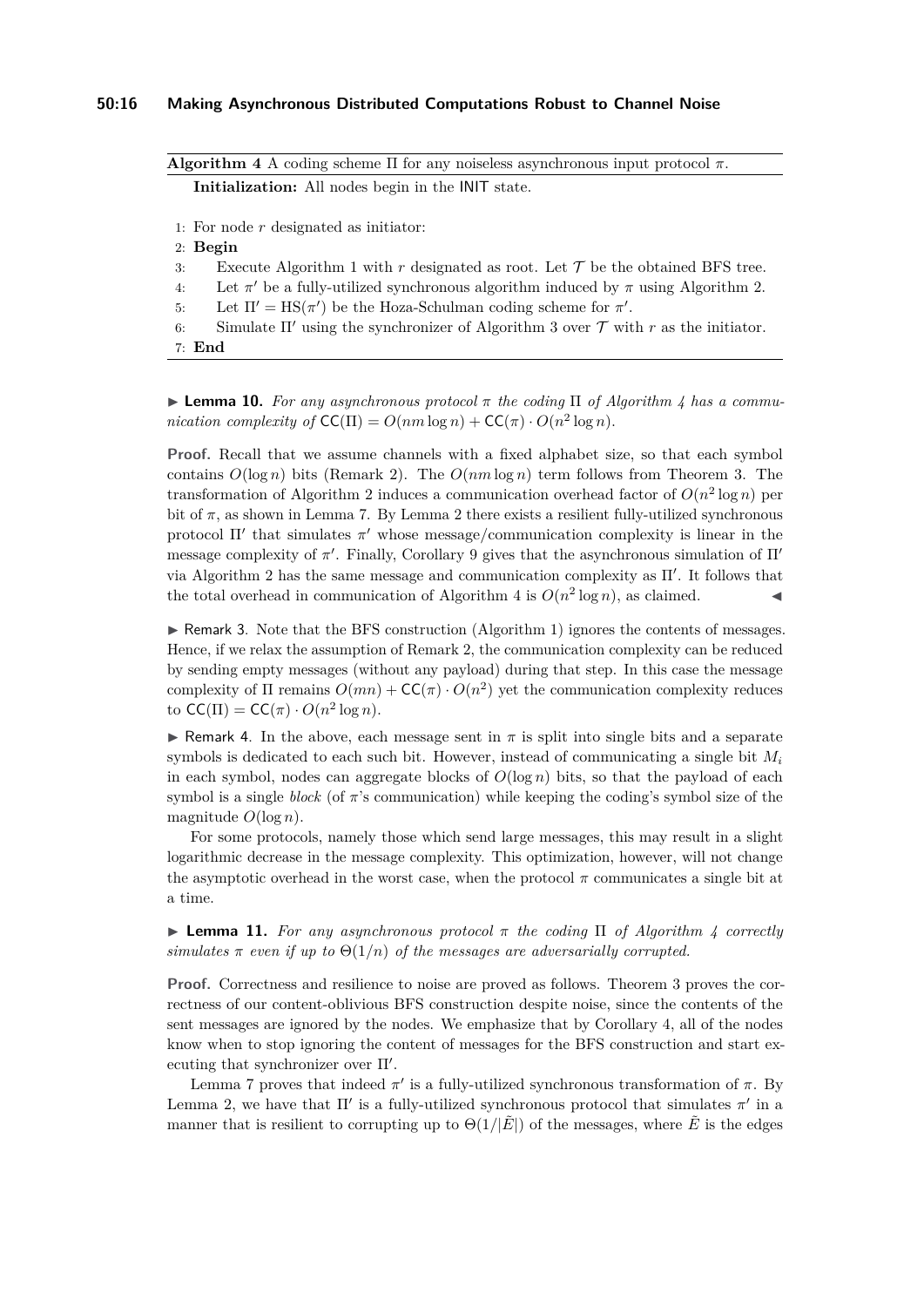#### **K. Censor-Hillel, R. Gelles, and B. Haeupler 50:17**

over which the protocol communicates. In our case these are the edges of the BFS tree  $\mathcal{T}$ , and hence this step is resilient to an  $\Theta(1/n)$ -fraction of corruptions.

Finally, Corollary [9](#page-14-1) gives that  $\Pi'$  is executed correctly in the asynchronous setting despite noise.

We now need to sum up the maximal number of symbols that can be corrupted and the total number of communicated symbols. Recall that the noise resilience is the ratio between these two sums. Since corruption can only take place on symbols of the Hoza-Schulman coding, of which there are  $CC(\pi) \cdot O(n^2)$  many, we get that the scheme is resilient to at most  $O(1/n) \cdot CC(\pi) \cdot O(n^2)$  corrupted symbols. The total number of symbols communicated in the scheme includes also the  $O(mn)$  symbols required for constructing the BFS tree, implying that our scheme is resilient to a fraction of symbol corruption equal to

$$
\frac{O(1/n) \cdot CC(\pi) \cdot O(n^2)}{O(nm) + CC(\pi) \cdot O(n^2)}
$$

*.*

This is asymptotically equal to an  $O(1/n)$  fraction of noise when  $CC(\pi) > n$ ,  $CC(\pi) \rightarrow \infty$ .

Lemmas [10](#page-15-1) and [11](#page-15-2) directly give our main theorem for this section, Theorem [6.](#page-11-2)

# <span id="page-16-0"></span>**5 A Spanner-Based Distributed Interactive Coding Scheme**

In this section we slightly improve the overhead obtained by the coding scheme of Theorem [6.](#page-11-2) We demonstrate a family of coding schemes with an interesting tradeoff between their overhead and resilience. The key ingredient is replacing the underlying infrastructure of the BFS tree  $\mathcal T$ with a sparse spanning graph *S*, where we can trade off the sparseness of the graph (i.e., the number of edges it contains, and as a consequence, the resilience of the obtained coding scheme) with its distance distortion (i.e., the maximal distance in *S* for any neighboring nodes in *G*, and as a consequence, the added overhead for routing messages through *S* in the coding scheme).

Assume *u* sends *v* a message in the input protocol *π*. The coding scheme of Algorithm [4](#page-15-0) routes every such message via the BFS tree  $\mathcal{T}$ . This incurs a delay in  $\Pi'$ , which can be of  $O(n)$  rounds: in the worst case, *u* and *v* which are neighbors in *G* may now be two leaves of  $\mathcal T$  whose distance is *n*. In fact, even if their distance in  $\mathcal T$  is smaller, the coding scheme is not aware of this fact and must propagate the message to the entire network. The only guarantee we have in this case is that the message reaches its destination after at most *n* rounds (of the underlying fully-utilized synchronous protocol).

In this section we suggest a way to reduce the delay factor of *n* by routing messages over *a spanner* rather than over the tree  $\mathcal{T}$ .

**Definition 12** (*t*-Spanner). A subgraph  $S = (V, E_S)$  is a *t*-spanner of  $G = (V, E)$  if for every  $(u, v) \in E$  it holds that  $dist(u, v) \leq t$  in *S*.

Replacing the BFS tree  $\mathcal T$  with a *t*-spanner that has  $s = |E_S|$  edges ensures that a message reaches its destination after at most  $t$  steps (instead of  $n$ ). Since the noise resilience is determined by the number of edges used by the underlying fully-utilized synchronous protocol, by Lemma [2,](#page-7-0) we obtain a resilience of Θ(1*/s*). The main result of this section is the following.

 $\triangleright$  **Theorem 13.** Let  $\pi_{spanner}$  be an asynchronous distributed algorithm for constructing a t*spanner S* with *s* edges in a noiseless setting. Any asynchronous protocol  $\pi$  over a network G *with*  $\mathsf{CC}(\pi) \gg \mathsf{CC}(\pi_{spanner})$  *can be simulated by a noise-resilient asynchronous protocol*  $\Pi$ *resilient to an*  $\Theta(1/s)$ -fraction of message corruption and it holds that  $\mathsf{CC}(\Pi) = \mathsf{CC}(\pi)$ .  $O(st \log n)$ .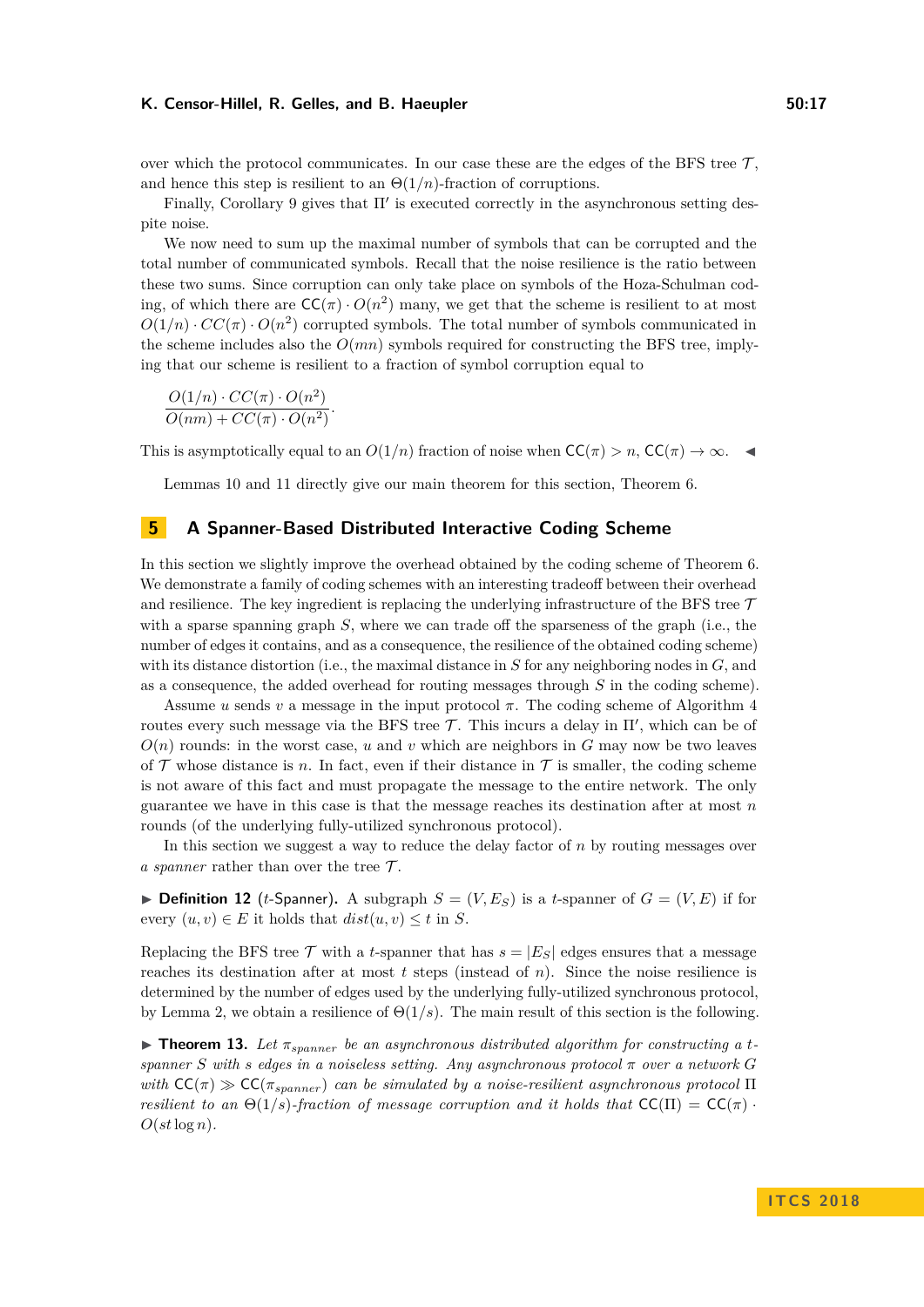## **50:18 Making Asynchronous Distributed Computations Robust to Channel Noise**

Specifically, due to the existence of  $O(\log n)$ -spanners with  $O(n)$  edges [\[3,](#page-17-3) [34\]](#page-19-10) (see also [\[33,](#page-19-9) Section 16]), we can let  $\pi_{spanner}$  be a distributed construction of a spanner with the same parameters [\[13\]](#page-18-2) and obtain the following corollary.

**Corollary 14.** Let  $\pi_{spanner}$  be an asynchronous distributed algorithm for constructing a log *n*-spanner with  $O(n)$  edges in a noiseless setting. Any asynchronous protocol  $\pi$  over a *network G with*  $CC(\pi) \gg CC(\pi_{spanner})$  *can be simulated by a noise-resilient asynchronous protocol*  $\Pi$  *resilient to an*  $\Theta(1/n)$ *-fraction of message corruption and it holds that*  $CC(\Pi)$  $CC(\pi) \cdot O(n \log^2 n)$ .

We defer the detailed construction and proofs to the full version of this paper (see [\[11\]](#page-17-1)).

**Acknowledgement.** We are grateful to Merav Parter for bringing [\[13\]](#page-18-2) to our attention.

#### **References**

- <span id="page-17-2"></span>**1** Noga Alon, Mark Braverman, Klim Efremenko, Ran Gelles, and Bernhard Haeupler. Reliable communication over highly connected noisy networks. In George Giakkoupis, editor, *Proceedings of the 2016 ACM Symposium on Principles of Distributed Computing, PODC 2016, Chicago, IL, USA, July 25-28, 2016*, pages 165–173. ACM, 2016. [doi:10.1145/](http://dx.doi.org/10.1145/2933057.2933085) [2933057.2933085](http://dx.doi.org/10.1145/2933057.2933085).
- <span id="page-17-0"></span>**2** Hagit Attiya and Jennifer Welch. *Distributed Computing: Fundamentals, Simulations and Advanced Topics*. John Wiley & Sons, 2004.
- <span id="page-17-3"></span>**3** Baruch Awerbuch. Complexity of network synchronization. *J. ACM*, 32(4):804–823, 1985. [doi:10.1145/4221.4227](http://dx.doi.org/10.1145/4221.4227).
- <span id="page-17-10"></span>**4** Baruch Awerbuch, Boaz Patt-Shamir, David Peleg, and Michael E. Saks. Adapting to asynchronous dynamic networks (extended abstract). In S. Rao Kosaraju, Mike Fellows, Avi Wigderson, and John A. Ellis, editors, *Proceedings of the 24th Annual ACM Symposium on Theory of Computing, May 4-6, 1992, Victoria, British Columbia, Canada*, pages 557– 570. ACM, 1992. [doi:10.1145/129712.129767](http://dx.doi.org/10.1145/129712.129767).
- <span id="page-17-9"></span>**5** Piotr Berman, Krzysztof Diks, and Andrzej Pelc. Reliable broadcasting in logarithmic time with byzantine link failures. *J. Algorithms*, 22(2):199–211, 1997. [doi:10.1006/jagm.1996.](http://dx.doi.org/10.1006/jagm.1996.0810) [0810](http://dx.doi.org/10.1006/jagm.1996.0810).
- <span id="page-17-5"></span>**6** Zvika Brakerski, Yael Tauman Kalai, and Moni Naor. Fast interactive coding against adversarial noise. *J. ACM*, 61(6):35:1–35:30, 2014. [doi:10.1145/2661628](http://dx.doi.org/10.1145/2661628).
- <span id="page-17-6"></span>**7** Mark Braverman and Klim Efremenko. List and unique coding for interactive communication in the presence of adversarial noise. *SIAM J. Comput.*, 46(1):388–428, 2017. [doi:](http://dx.doi.org/10.1137/141002001) [10.1137/141002001](http://dx.doi.org/10.1137/141002001).
- <span id="page-17-8"></span>**8** Mark Braverman, Klim Efremenko, Ran Gelles, and Bernhard Haeupler. Constant-rate coding for multiparty interactive communication is impossible. In Daniel Wichs and Yishay Mansour, editors, *Proceedings of the 48th Annual ACM SIGACT Symposium on Theory of Computing, STOC 2016, Cambridge, MA, USA, June 18-21, 2016*, pages 999–1010. ACM, 2016. [doi:10.1145/2897518.2897563](http://dx.doi.org/10.1145/2897518.2897563).
- <span id="page-17-7"></span>**9** Mark Braverman, Ran Gelles, Jieming Mao, and Rafail Ostrovsky. Coding for interactive communication correcting insertions and deletions. *IEEE Trans. Information Theory*, 63(10):6256–6270, 2017. [doi:10.1109/TIT.2017.2734881](http://dx.doi.org/10.1109/TIT.2017.2734881).
- <span id="page-17-4"></span>**10** Mark Braverman and Anup Rao. Toward coding for maximum errors in interactive communication. *IEEE Trans. Information Theory*, 60(11):7248–7255, 2014. [doi:10.1109/TIT.](http://dx.doi.org/10.1109/TIT.2014.2353994) [2014.2353994](http://dx.doi.org/10.1109/TIT.2014.2353994).
- <span id="page-17-1"></span>**11** Keren Censor-Hillel, Ran Gelles, and Bernhard Haeupler. Making asynchronous distributed computations robust to noise, 2017. [arXiv:1702.07403](http://arxiv.org/abs/1702.07403).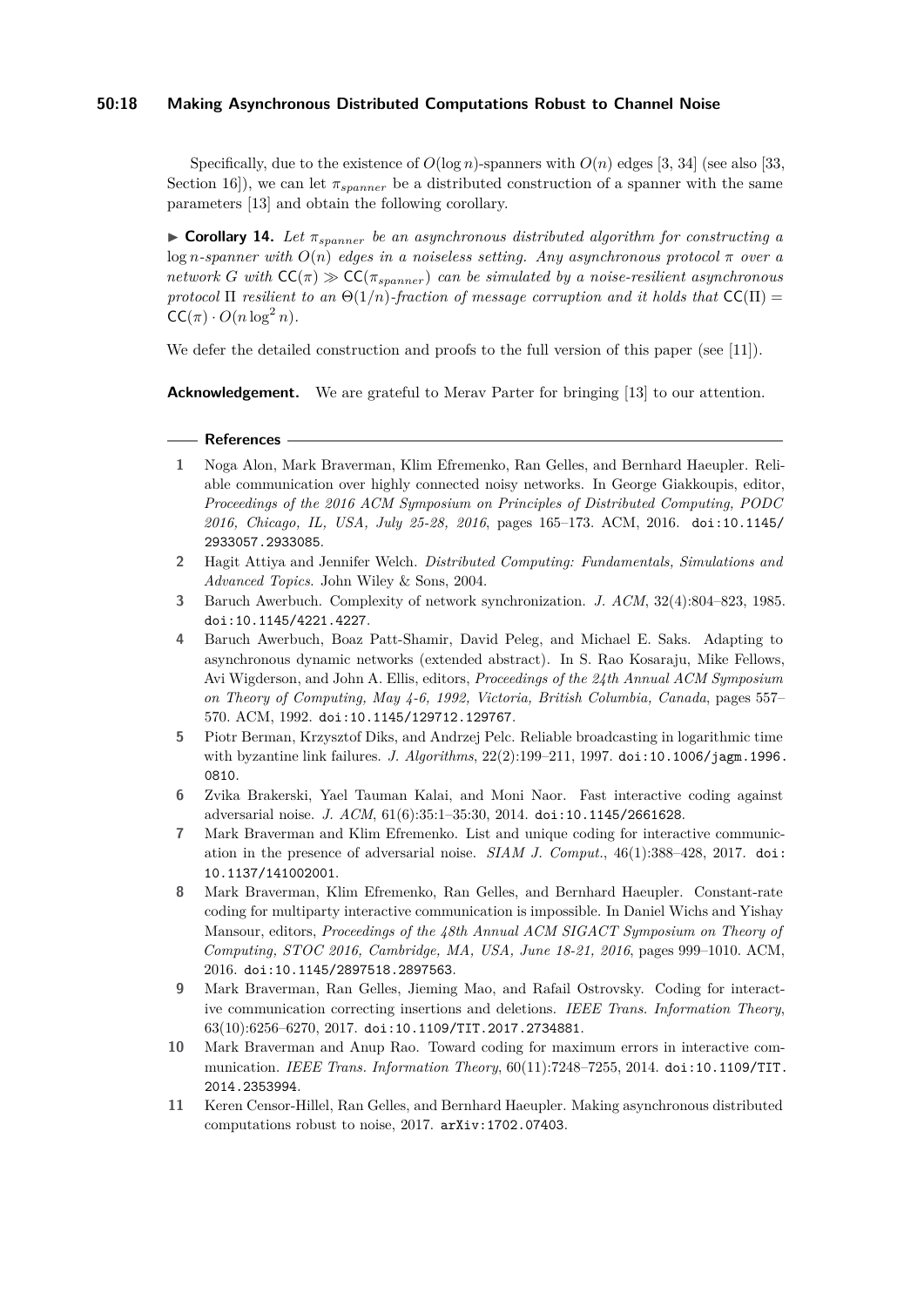#### K. Censor-Hillel, R. Gelles, and B. Haeupler **60:19 50:19**

- <span id="page-18-10"></span>**12** Pallab Dasgupta. Agreement under faulty interfaces. *Inf. Process. Lett.*, 65(3):125–129, 1998. [doi:10.1016/S0020-0190\(97\)00202-0](http://dx.doi.org/10.1016/S0020-0190(97)00202-0).
- <span id="page-18-2"></span>**13** Bilel Derbel, Mohamed Mosbah, and Akka Zemmari. Sublinear fully distributed partition with applications. *Theory Comput. Syst.*, 47(2):368–404, 2010. [doi:10.1007/](http://dx.doi.org/10.1007/s00224-009-9190-x) [s00224-009-9190-x](http://dx.doi.org/10.1007/s00224-009-9190-x).
- <span id="page-18-5"></span>**14** Klim Efremenko, Ran Gelles, and Bernhard Haeupler. Maximal noise in interactive communication over erasure channels and channels with feedback. *IEEE Trans. Information Theory*, 62(8):4575–4588, 2016. [doi:10.1109/TIT.2016.2582176](http://dx.doi.org/10.1109/TIT.2016.2582176).
- <span id="page-18-11"></span>**15** Ofer Feinerman, Bernhard Haeupler, and Amos Korman. Breathe before speaking: efficient information dissemination despite noisy, limited and anonymous communication. In Magnús M. Halldórsson and Shlomi Dolev, editors, *ACM Symposium on Principles of Distributed Computing, PODC '14, Paris, France, July 15-18, 2014*, pages 114–123. ACM, 2014. [doi:10.1145/2611462.2611469](http://dx.doi.org/10.1145/2611462.2611469).
- <span id="page-18-13"></span>**16** Michael J. Fischer, Nancy A. Lynch, and Mike Paterson. Impossibility of distributed consensus with one faulty process. *J. ACM*, 32(2):374–382, 1985. [doi:10.1145/3149.](http://dx.doi.org/10.1145/3149.214121) [214121](http://dx.doi.org/10.1145/3149.214121).
- <span id="page-18-4"></span>**17** Matthew K. Franklin, Ran Gelles, Rafail Ostrovsky, and Leonard J. Schulman. Optimal coding for streaming authentication and interactive communication. *IEEE Trans. Information Theory*, 61(1):133–145, 2015. [doi:10.1109/TIT.2014.2367094](http://dx.doi.org/10.1109/TIT.2014.2367094).
- <span id="page-18-14"></span>**18** Robert G. Gallager. Distributed minimum hop algorithms. Technical Report LIDS-P-1175, M.I.T. Laboratory for Information and Decision Systems, 1982.
- <span id="page-18-1"></span>**19** Ran Gelles. Coding for interactive communication: A survey. *Foundations and Trends in Theoretical Computer Science*, 13(1-2):1–157, 2017. [doi:10.1561/0400000079](http://dx.doi.org/10.1561/0400000079).
- <span id="page-18-7"></span>**20** Ran Gelles, Bernhard Haeupler, Gillat Kol, Noga Ron-Zewi, and Avi Wigderson. Towards optimal deterministic coding for interactive communication. In Robert Krauthgamer, editor, *Proceedings of the Twenty-Seventh Annual ACM-SIAM Symposium on Discrete Algorithms, SODA 2016, Arlington, VA, USA, January 10-12, 2016*, pages 1922–1936. SIAM, 2016. [doi:10.1137/1.9781611974331.ch135](http://dx.doi.org/10.1137/1.9781611974331.ch135).
- <span id="page-18-9"></span>**21** Ran Gelles and Yael Tauman Kalai. Constant-rate interactive coding is impossible, even in constant-degree networks. In Christos H. Papadimitriou, editor, *8th Innovations in Theoretical Computer Science Conference, ITCS 2017, January 9-11, 2017, Berkeley, CA, USA*, volume 67 of *LIPIcs*, pages 21:1–21:13. Schloss Dagstuhl - Leibniz-Zentrum fuer Informatik, 2017. [doi:10.4230/LIPIcs.ITCS.2017.21](http://dx.doi.org/10.4230/LIPIcs.ITCS.2017.21).
- <span id="page-18-8"></span>**22** Ran Gelles, Ankur Moitra, and Amit Sahai. Efficient coding for interactive communication. *IEEE Trans. Information Theory*, 60(3):1899–1913, 2014. [doi:10.1109/TIT.2013.](http://dx.doi.org/10.1109/TIT.2013.2294186) [2294186](http://dx.doi.org/10.1109/TIT.2013.2294186).
- <span id="page-18-3"></span>**23** Mohsen Ghaffari, Bernhard Haeupler, and Madhu Sudan. Optimal error rates for interactive coding I: adaptivity and other settings. In David B. Shmoys, editor, *Symposium on Theory of Computing, STOC 2014, New York, NY, USA, May 31 - June 03, 2014*, pages 794–803. ACM, 2014. [doi:10.1145/2591796.2591872](http://dx.doi.org/10.1145/2591796.2591872).
- <span id="page-18-0"></span>**24** Li Gong, Patrick Lincoln, and John Rushby. Byzantine agreement with authentication: Observations and applications in tolerating hybrid and link faults. In *Dependable Computing and Fault Tolerant Systems*, volume 10, pages 139–158. IEEE Computer Society, 1995. URL: <http://www.csl.sri.com/papers/dcca95/dcca95.pdf>.
- <span id="page-18-6"></span>**25** Bernhard Haeupler. Interactive channel capacity revisited. In *55th IEEE Annual Symposium on Foundations of Computer Science, FOCS 2014, Philadelphia, PA, USA, October 18-21, 2014*, pages 226–235. IEEE Computer Society, 2014. [doi:10.1109/FOCS.2014.32](http://dx.doi.org/10.1109/FOCS.2014.32).
- <span id="page-18-12"></span>**26** Michael Harrington and Arun K. Somani. Synchronizing hypercube networks in the presence of faults. *IEEE Trans. Computers*, 43(10):1175–1183, 1994. [doi:10.1109/12.324543](http://dx.doi.org/10.1109/12.324543).